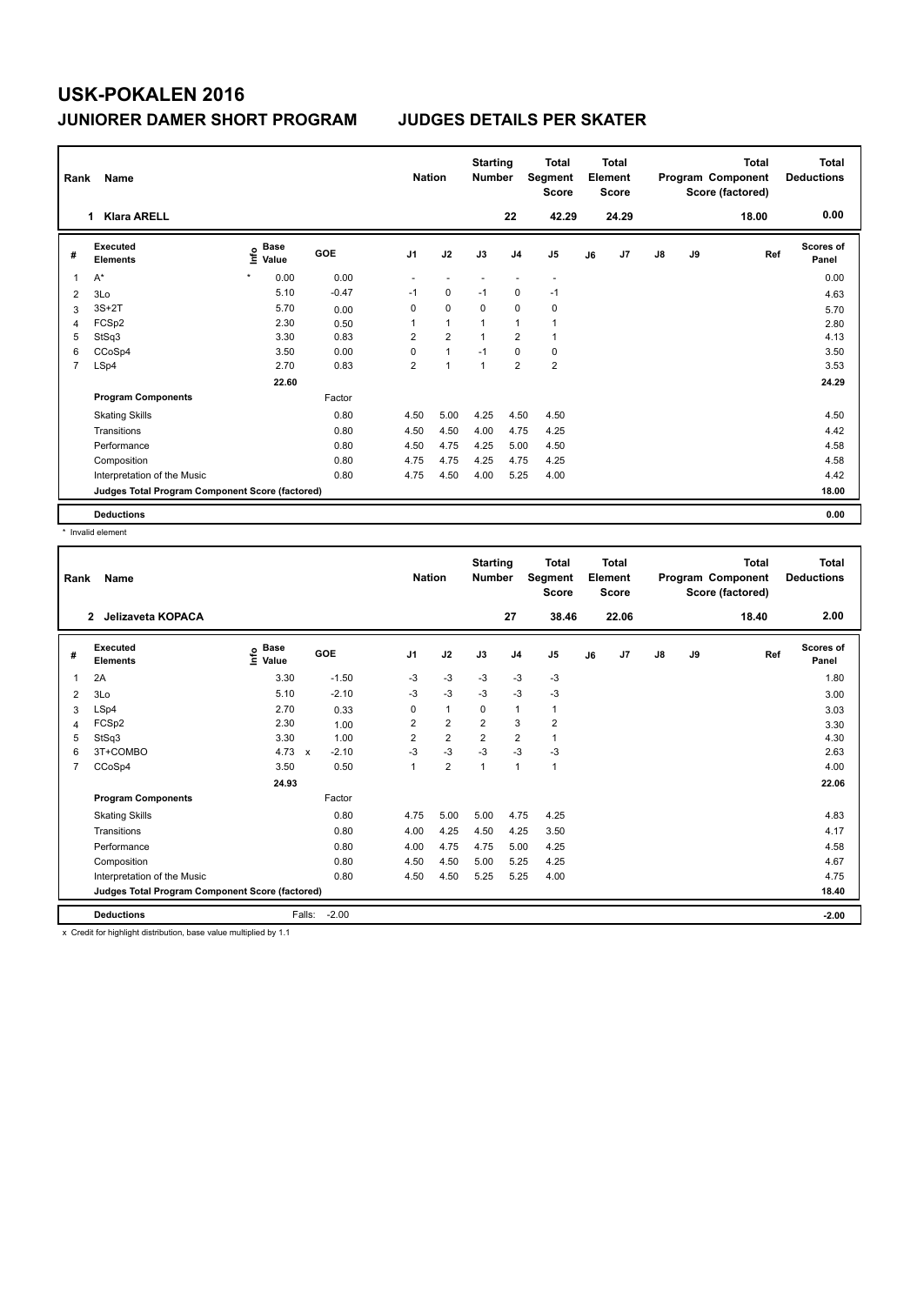| Rank | Name                                            |                                  |              |         |                | <b>Nation</b>  | <b>Starting</b><br><b>Number</b> |                | <b>Total</b><br>Segment<br><b>Score</b> |    | <b>Total</b><br>Element<br><b>Score</b> |               |    | <b>Total</b><br>Program Component<br>Score (factored) | Total<br><b>Deductions</b> |
|------|-------------------------------------------------|----------------------------------|--------------|---------|----------------|----------------|----------------------------------|----------------|-----------------------------------------|----|-----------------------------------------|---------------|----|-------------------------------------------------------|----------------------------|
|      | <b>Maggie HILLS</b><br>3                        |                                  |              |         |                |                |                                  | 17             | 36.85                                   |    | 19.91                                   |               |    | 17.94                                                 | 1.00                       |
| #    | Executed<br><b>Elements</b>                     | <b>Base</b><br>e Base<br>⊆ Value | GOE          |         | J <sub>1</sub> | J2             | J3                               | J <sub>4</sub> | J <sub>5</sub>                          | J6 | J7                                      | $\mathsf{J}8$ | J9 | Ref                                                   | Scores of<br>Panel         |
| 1    | 2A                                              | 3.30                             |              | $-1.00$ | $-2$           | $-2$           | $-2$                             | $-2$           | $-2$                                    |    |                                         |               |    |                                                       | 2.30                       |
| 2    | 3T+COMBO                                        | 4.30                             |              | $-2.10$ | $-3$           | $-3$           | $-3$                             | $-3$           | $-3$                                    |    |                                         |               |    |                                                       | 2.20                       |
| 3    | FCSp2                                           | 2.30                             |              | 0.50    | 1              | $\mathbf{1}$   | $\overline{1}$                   | $\overline{1}$ | 1                                       |    |                                         |               |    |                                                       | 2.80                       |
| 4    | 2Lo                                             | 1.98                             | $\mathsf{x}$ | 0.30    | 1              | $\mathbf{1}$   | $\Omega$                         | $\overline{1}$ | 1                                       |    |                                         |               |    |                                                       | 2.28                       |
| 5    | CCoSp4                                          | 3.50                             |              | 0.00    | 0              | $\mathbf{1}$   | $\mathbf 0$                      | $\mathbf 0$    | 0                                       |    |                                         |               |    |                                                       | 3.50                       |
| 6    | StSq3                                           | 3.30                             |              | 0.50    | 1              | $\mathbf{1}$   | $\mathbf{1}$                     | 0              | $\overline{2}$                          |    |                                         |               |    |                                                       | 3.80                       |
| 7    | LSp4                                            | 2.70                             |              | 0.33    | $\mathbf 1$    | $\overline{2}$ | $\mathbf 0$                      | $\mathbf 0$    | $\mathbf{1}$                            |    |                                         |               |    |                                                       | 3.03                       |
|      |                                                 | 21.38                            |              |         |                |                |                                  |                |                                         |    |                                         |               |    |                                                       | 19.91                      |
|      | <b>Program Components</b>                       |                                  |              | Factor  |                |                |                                  |                |                                         |    |                                         |               |    |                                                       |                            |
|      | <b>Skating Skills</b>                           |                                  |              | 0.80    | 4.50           | 4.50           | 4.00                             | 4.25           | 4.75                                    |    |                                         |               |    |                                                       | 4.42                       |
|      | Transitions                                     |                                  |              | 0.80    | 4.50           | 4.00           | 3.50                             | 4.00           | 4.50                                    |    |                                         |               |    |                                                       | 4.17                       |
|      | Performance                                     |                                  |              | 0.80    | 4.50           | 4.75           | 4.25                             | 4.25           | 5.50                                    |    |                                         |               |    |                                                       | 4.50                       |
|      | Composition                                     |                                  |              | 0.80    | 5.00           | 4.75           | 4.25                             | 4.50           | 5.25                                    |    |                                         |               |    |                                                       | 4.75                       |
|      | Interpretation of the Music                     |                                  |              | 0.80    | 4.75           | 4.50           | 4.50                             | 4.25           | 5.25                                    |    |                                         |               |    |                                                       | 4.58                       |
|      | Judges Total Program Component Score (factored) |                                  |              |         |                |                |                                  |                |                                         |    |                                         |               |    |                                                       | 17.94                      |
|      | <b>Deductions</b>                               |                                  | Falls:       | $-1.00$ |                |                |                                  |                |                                         |    |                                         |               |    |                                                       | $-1.00$                    |

x Credit for highlight distribution, base value multiplied by 1.1

| Rank           | Name                                            |                                                    |                      | <b>Nation</b>            |                      | <b>Starting</b><br><b>Number</b> |                          | <b>Total</b><br>Segment<br><b>Score</b> |    | <b>Total</b><br>Element<br><b>Score</b> |               |    | <b>Total</b><br>Program Component<br>Score (factored) | <b>Total</b><br><b>Deductions</b> |
|----------------|-------------------------------------------------|----------------------------------------------------|----------------------|--------------------------|----------------------|----------------------------------|--------------------------|-----------------------------------------|----|-----------------------------------------|---------------|----|-------------------------------------------------------|-----------------------------------|
|                | 4 Tilda ALTERYD                                 |                                                    |                      |                          |                      |                                  | 11                       | 35.58                                   |    | 17.78                                   |               |    | 17.80                                                 | 0.00                              |
| #              | Executed<br><b>Elements</b>                     | $\frac{e}{E}$ Base<br>$\frac{e}{E}$ Value<br>Value | GOE                  | J <sub>1</sub>           | J2                   | J3                               | J <sub>4</sub>           | J5                                      | J6 | J <sub>7</sub>                          | $\mathsf{J}8$ | J9 | Ref                                                   | <b>Scores of</b><br>Panel         |
| 1              | $3S+2T$                                         | 5.70                                               | $-2.10$              | $-2$                     | $-3$                 | $-3$                             | $-3$                     | $-3$                                    |    |                                         |               |    |                                                       | 3.60                              |
| 2              | $A^*$                                           | $\star$<br>0.00                                    | 0.00                 | $\overline{\phantom{a}}$ |                      |                                  | $\overline{\phantom{a}}$ | $\overline{\phantom{a}}$                |    |                                         |               |    |                                                       | 0.00                              |
| 3              | CCoSp4                                          | 3.50                                               | 0.00                 | 0                        | $\mathbf{1}$         | $-1$                             | 0                        | 0                                       |    |                                         |               |    |                                                       | 3.50                              |
| 4              | StSq3                                           | 3.30                                               | 0.50                 | 2                        | $\blacktriangleleft$ | $\mathbf 1$                      | 1                        | 1                                       |    |                                         |               |    |                                                       | 3.80                              |
| 5              | 2Lo                                             | 1.98                                               | 0.00<br>$\mathsf{x}$ | 0                        | $\mathbf{1}$         | $-1$                             | $\Omega$                 | 0                                       |    |                                         |               |    |                                                       | 1.98                              |
| 6              | FCSp2                                           | 2.30                                               | $-0.30$              | $\mathbf 0$              | $-1$                 | $-2$                             | $-1$                     | $-1$                                    |    |                                         |               |    |                                                       | 2.00                              |
| $\overline{7}$ | LSp3                                            | 2.40                                               | 0.50                 | $\overline{1}$           | $\blacktriangleleft$ | $\overline{1}$                   | 0                        | 1                                       |    |                                         |               |    |                                                       | 2.90                              |
|                |                                                 | 19.18                                              |                      |                          |                      |                                  |                          |                                         |    |                                         |               |    |                                                       | 17.78                             |
|                | <b>Program Components</b>                       |                                                    | Factor               |                          |                      |                                  |                          |                                         |    |                                         |               |    |                                                       |                                   |
|                | <b>Skating Skills</b>                           |                                                    | 0.80                 | 4.75                     | 4.50                 | 4.25                             | 4.25                     | 4.25                                    |    |                                         |               |    |                                                       | 4.33                              |
|                | Transitions                                     |                                                    | 0.80                 | 4.50                     | 4.75                 | 3.75                             | 4.00                     | 4.50                                    |    |                                         |               |    |                                                       | 4.33                              |
|                | Performance                                     |                                                    | 0.80                 | 4.75                     | 4.75                 | 4.00                             | 4.50                     | 4.25                                    |    |                                         |               |    |                                                       | 4.50                              |
|                | Composition                                     |                                                    | 0.80                 | 4.75                     | 4.75                 | 4.00                             | 4.50                     | 4.75                                    |    |                                         |               |    |                                                       | 4.67                              |
|                | Interpretation of the Music                     |                                                    | 0.80                 | 4.50                     | 4.50                 | 3.75                             | 4.25                     | 5.00                                    |    |                                         |               |    |                                                       | 4.42                              |
|                | Judges Total Program Component Score (factored) |                                                    |                      |                          |                      |                                  |                          |                                         |    |                                         |               |    |                                                       | 17.80                             |
|                | <b>Deductions</b>                               |                                                    |                      |                          |                      |                                  |                          |                                         |    |                                         |               |    |                                                       | 0.00                              |

\* Invalid element x Credit for highlight distribution, base value multiplied by 1.1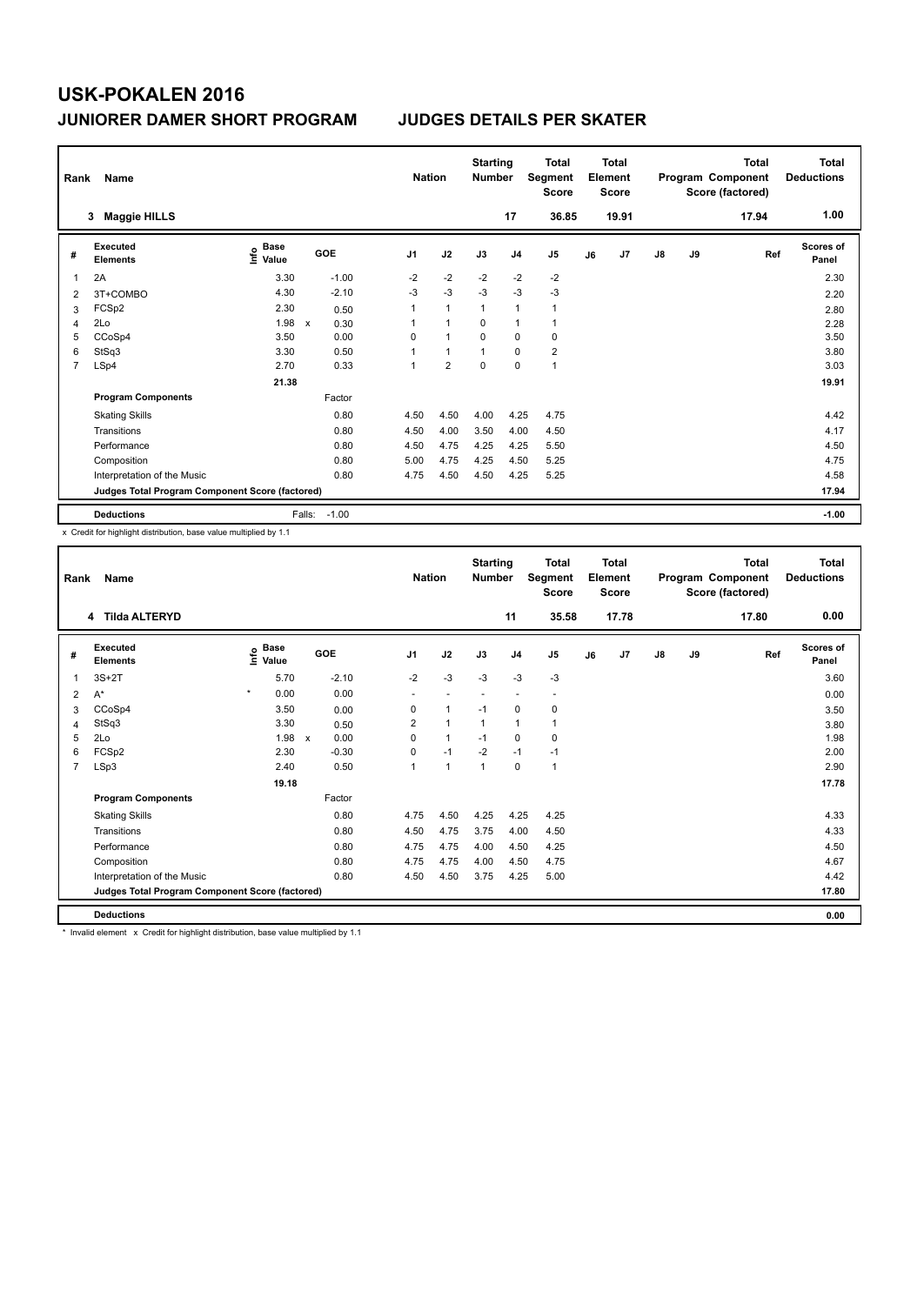| Rank           | Name                                            |                           |                           |         | <b>Nation</b>  |                | <b>Starting</b><br><b>Number</b> |                | <b>Total</b><br>Segment<br><b>Score</b> |    | <b>Total</b><br>Element<br><b>Score</b> |               |    | <b>Total</b><br>Program Component<br>Score (factored) | <b>Total</b><br><b>Deductions</b> |
|----------------|-------------------------------------------------|---------------------------|---------------------------|---------|----------------|----------------|----------------------------------|----------------|-----------------------------------------|----|-----------------------------------------|---------------|----|-------------------------------------------------------|-----------------------------------|
|                | <b>Vivien TESZARI</b><br>5.                     |                           |                           |         |                |                |                                  | 15             | 35.05                                   |    | 20.05                                   |               |    | 15.00                                                 | 0.00                              |
| #              | <b>Executed</b><br><b>Elements</b>              | Base<br>e Base<br>⊆ Value |                           | GOE     | J <sub>1</sub> | J2             | J3                               | J <sub>4</sub> | J <sub>5</sub>                          | J6 | J7                                      | $\mathsf{J}8$ | J9 | Ref                                                   | <b>Scores of</b><br>Panel         |
| 1              | LSp4                                            | 2.70                      |                           | 0.07    | $-1$           | 0              | $-1$                             | $\overline{1}$ | $\mathbf{1}$                            |    |                                         |               |    |                                                       | 2.77                              |
| 2              | StSq2                                           | 2.60                      |                           | 0.00    | 0              | $\mathbf 0$    | 0                                | $\overline{1}$ | $\pmb{0}$                               |    |                                         |               |    |                                                       | 2.60                              |
| 3              | 2Lo                                             | 1.98                      | $\boldsymbol{\mathsf{x}}$ | 0.30    | 1              | $\overline{1}$ | 1                                | 0              | $\overline{2}$                          |    |                                         |               |    |                                                       | 2.28                              |
| 4              | 3S+COMBO                                        | 4.84                      | $\boldsymbol{\mathsf{x}}$ | $-2.10$ | $-3$           | $-3$           | $-3$                             | $-3$           | $-3$                                    |    |                                         |               |    |                                                       | 2.74                              |
| 5              | 2A                                              | 3.63                      | $\mathsf{x}$              | $-0.50$ | $-1$           | $\mathbf 0$    | $-1$                             | $-1$           | $-1$                                    |    |                                         |               |    |                                                       | 3.13                              |
| 6              | FCSp3                                           | 2.80                      |                           | 0.23    | $-1$           | $\mathbf{1}$   | $-2$                             | $\overline{1}$ | $\mathbf{1}$                            |    |                                         |               |    |                                                       | 3.03                              |
| $\overline{7}$ | CCoSp4                                          | 3.50                      |                           | 0.00    | 0              | $\mathbf 0$    | $\mathbf 0$                      | $\mathbf 0$    | 0                                       |    |                                         |               |    |                                                       | 3.50                              |
|                |                                                 | 22.05                     |                           |         |                |                |                                  |                |                                         |    |                                         |               |    |                                                       | 20.05                             |
|                | <b>Program Components</b>                       |                           |                           | Factor  |                |                |                                  |                |                                         |    |                                         |               |    |                                                       |                                   |
|                | <b>Skating Skills</b>                           |                           |                           | 0.80    | 3.75           | 3.75           | 4.00                             | 4.25           | 4.25                                    |    |                                         |               |    |                                                       | 4.00                              |
|                | Transitions                                     |                           |                           | 0.80    | 3.50           | 3.25           | 3.50                             | 3.75           | 3.75                                    |    |                                         |               |    |                                                       | 3.58                              |
|                | Performance                                     |                           |                           | 0.80    | 3.50           | 3.50           | 4.25                             | 4.00           | 4.25                                    |    |                                         |               |    |                                                       | 3.92                              |
|                | Composition                                     |                           |                           | 0.80    | 3.50           | 3.50           | 4.00                             | 4.25           | 3.75                                    |    |                                         |               |    |                                                       | 3.75                              |
|                | Interpretation of the Music                     |                           |                           | 0.80    | 3.25           | 3.25           | 3.75                             | 3.50           | 3.75                                    |    |                                         |               |    |                                                       | 3.50                              |
|                | Judges Total Program Component Score (factored) |                           |                           |         |                |                |                                  |                |                                         |    |                                         |               |    |                                                       | 15.00                             |
|                | <b>Deductions</b>                               |                           |                           |         |                |                |                                  |                |                                         |    |                                         |               |    |                                                       | 0.00                              |

x Credit for highlight distribution, base value multiplied by 1.1

| Rank           | Name                                            |      |                      |                         |                | <b>Nation</b>  | <b>Starting</b><br><b>Number</b> |                | <b>Total</b><br>Segment<br><b>Score</b> |    | Total<br>Element<br><b>Score</b> |    |    | <b>Total</b><br>Program Component<br>Score (factored) | <b>Total</b><br><b>Deductions</b> |
|----------------|-------------------------------------------------|------|----------------------|-------------------------|----------------|----------------|----------------------------------|----------------|-----------------------------------------|----|----------------------------------|----|----|-------------------------------------------------------|-----------------------------------|
|                | <b>Amanda SABEL</b><br>6                        |      |                      |                         |                |                |                                  | 28             | 34.26                                   |    | 18.34                            |    |    | 15.92                                                 | 0.00                              |
| #              | <b>Executed</b><br><b>Elements</b>              | lnfo | <b>Base</b><br>Value | GOE                     | J <sub>1</sub> | J2             | J3                               | J <sub>4</sub> | J5                                      | J6 | J <sub>7</sub>                   | J8 | J9 | Ref                                                   | Scores of<br>Panel                |
| 1              | LSp4                                            |      | 2.70                 | 1.00                    | 2              | $\overline{2}$ | $\overline{2}$                   | $\overline{2}$ | $\overline{2}$                          |    |                                  |    |    |                                                       | 3.70                              |
| 2              | $3S < +2T$                                      | <<   | 2.60                 | $-0.60$                 | $-3$           | $-3$           | $-3$                             | $-3$           | $-3$                                    |    |                                  |    |    |                                                       | 2.00                              |
| 3              | 2A<<                                            | <<   | 1.10                 | $-0.60$                 | $-3$           | $-3$           | $-3$                             | $-3$           | $-3$                                    |    |                                  |    |    |                                                       | 0.50                              |
| 4              | StSq3                                           |      | 3.30                 | 0.50                    | 1              | $\Omega$       | $\mathbf{1}$                     | $\mathbf{1}$   | 1                                       |    |                                  |    |    |                                                       | 3.80                              |
| 5              | FCSp2                                           |      | 2.30                 | 0.33                    | $-1$           | 1              | $\Omega$                         | $\mathbf{1}$   | 1                                       |    |                                  |    |    |                                                       | 2.63                              |
| 6              | 2Lo                                             |      | 1.98                 | $-0.10$<br>$\mathsf{x}$ | 0              | 0              | $-1$                             | $\Omega$       | $-1$                                    |    |                                  |    |    |                                                       | 1.88                              |
| $\overline{7}$ | CCoSp4                                          |      | 3.50                 | 0.33                    | 1              | 0              | $-1$                             | $\mathbf{1}$   | $\mathbf{1}$                            |    |                                  |    |    |                                                       | 3.83                              |
|                |                                                 |      | 17.48                |                         |                |                |                                  |                |                                         |    |                                  |    |    |                                                       | 18.34                             |
|                | <b>Program Components</b>                       |      |                      | Factor                  |                |                |                                  |                |                                         |    |                                  |    |    |                                                       |                                   |
|                | <b>Skating Skills</b>                           |      |                      | 0.80                    | 4.00           | 4.25           | 3.75                             | 4.00           | 3.75                                    |    |                                  |    |    |                                                       | 3.92                              |
|                | Transitions                                     |      |                      | 0.80                    | 3.75           | 3.75           | 3.50                             | 4.25           | 4.00                                    |    |                                  |    |    |                                                       | 3.83                              |
|                | Performance                                     |      |                      | 0.80                    | 4.00           | 4.00           | 3.50                             | 4.25           | 4.25                                    |    |                                  |    |    |                                                       | 4.08                              |
|                | Composition                                     |      |                      | 0.80                    | 4.25           | 3.75           | 3.50                             | 4.25           | 4.25                                    |    |                                  |    |    |                                                       | 4.08                              |
|                | Interpretation of the Music                     |      |                      | 0.80                    | 4.00           | 4.25           | 3.25                             | 4.00           | 4.00                                    |    |                                  |    |    |                                                       | 4.00                              |
|                | Judges Total Program Component Score (factored) |      |                      |                         |                |                |                                  |                |                                         |    |                                  |    |    |                                                       | 15.92                             |
|                | <b>Deductions</b>                               |      |                      |                         |                |                |                                  |                |                                         |    |                                  |    |    |                                                       | 0.00                              |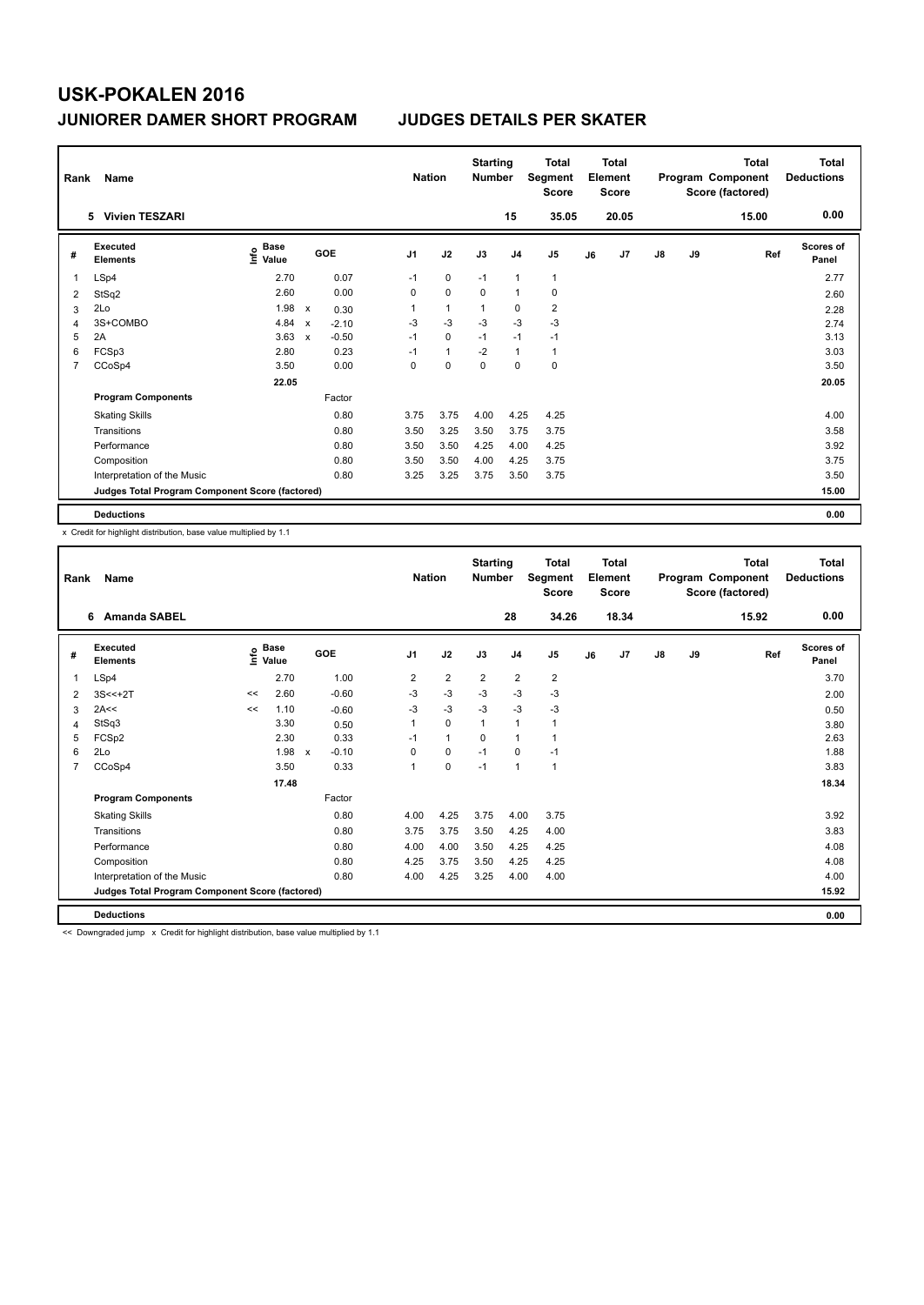| Rank           | Name                                            |    |                                  |                           |         | <b>Nation</b>  |                | <b>Starting</b><br><b>Number</b> |                | <b>Total</b><br>Segment<br><b>Score</b> |    | <b>Total</b><br>Element<br><b>Score</b> |               |    | Total<br>Program Component<br>Score (factored) | <b>Total</b><br><b>Deductions</b> |
|----------------|-------------------------------------------------|----|----------------------------------|---------------------------|---------|----------------|----------------|----------------------------------|----------------|-----------------------------------------|----|-----------------------------------------|---------------|----|------------------------------------------------|-----------------------------------|
|                | <b>Martine STRANDVIK</b><br>7                   |    |                                  |                           |         |                |                |                                  | 21             | 33.79                                   |    | 17.81                                   |               |    | 15.98                                          | 0.00                              |
| #              | Executed<br><b>Elements</b>                     |    | <b>Base</b><br>e Base<br>⊆ Value |                           | GOE     | J <sub>1</sub> | J2             | J3                               | J <sub>4</sub> | J <sub>5</sub>                          | J6 | J7                                      | $\mathsf{J}8$ | J9 | Ref                                            | Scores of<br>Panel                |
| 1              | LSp3                                            |    | 2.40                             |                           | 0.67    | 2              | $\overline{2}$ | $\mathbf{1}$                     | $\mathbf{1}$   | $\mathbf{1}$                            |    |                                         |               |    |                                                | 3.07                              |
| 2              | StSq3                                           |    | 3.30                             |                           | 0.00    | 0              | $\mathbf{1}$   | 0                                | $\mathbf 0$    | 0                                       |    |                                         |               |    |                                                | 3.30                              |
| 3              | FCSp2                                           |    | 2.30                             |                           | 0.00    | 1              | 0              | 0                                | 0              | 0                                       |    |                                         |               |    |                                                | 2.30                              |
| 4              | $2F+3T<<$                                       | << | $3.52 \times$                    |                           | $-0.90$ | $-3$           | $-3$           | $-3$                             | $-3$           | $-3$                                    |    |                                         |               |    |                                                | 2.62                              |
| 5              | 2A<<                                            | << | 1.21                             | $\mathbf{x}$              | $-0.60$ | -3             | $-3$           | $-3$                             | $-3$           | $-3$                                    |    |                                         |               |    |                                                | 0.61                              |
| 6              | 2Lo                                             |    | 1.98                             | $\boldsymbol{\mathsf{x}}$ | 0.10    | 1              | $\mathbf 0$    | $\Omega$                         | $\mathbf{1}$   | 0                                       |    |                                         |               |    |                                                | 2.08                              |
| $\overline{7}$ | CCoSp4                                          |    | 3.50                             |                           | 0.33    | 0              | $\overline{1}$ | 1                                | $\mathbf{1}$   | $\mathbf 0$                             |    |                                         |               |    |                                                | 3.83                              |
|                |                                                 |    | 18.21                            |                           |         |                |                |                                  |                |                                         |    |                                         |               |    |                                                | 17.81                             |
|                | <b>Program Components</b>                       |    |                                  |                           | Factor  |                |                |                                  |                |                                         |    |                                         |               |    |                                                |                                   |
|                | <b>Skating Skills</b>                           |    |                                  |                           | 0.80    | 4.00           | 4.25           | 4.00                             | 4.00           | 3.50                                    |    |                                         |               |    |                                                | 4.00                              |
|                | Transitions                                     |    |                                  |                           | 0.80    | 3.75           | 4.25           | 3.75                             | 4.00           | 3.50                                    |    |                                         |               |    |                                                | 3.83                              |
|                | Performance                                     |    |                                  |                           | 0.80    | 4.25           | 4.75           | 4.00                             | 4.00           | 3.75                                    |    |                                         |               |    |                                                | 4.08                              |
|                | Composition                                     |    |                                  |                           | 0.80    | 3.75           | 4.00           | 4.25                             | 4.25           | 3.50                                    |    |                                         |               |    |                                                | 4.00                              |
|                | Interpretation of the Music                     |    |                                  |                           | 0.80    | 4.00           | 4.25           | 4.25                             | 4.00           | 3.50                                    |    |                                         |               |    |                                                | 4.08                              |
|                | Judges Total Program Component Score (factored) |    |                                  |                           |         |                |                |                                  |                |                                         |    |                                         |               |    |                                                | 15.98                             |
|                | <b>Deductions</b>                               |    |                                  |                           |         |                |                |                                  |                |                                         |    |                                         |               |    |                                                | 0.00                              |

<< Downgraded jump x Credit for highlight distribution, base value multiplied by 1.1

| Rank | <b>Name</b>                                     |      |                      |              |         | <b>Nation</b>  |              | <b>Starting</b><br><b>Number</b> |                | <b>Total</b><br>Segment<br><b>Score</b> |    | Total<br>Element<br><b>Score</b> |    |    | <b>Total</b><br>Program Component<br>Score (factored) | <b>Total</b><br><b>Deductions</b> |
|------|-------------------------------------------------|------|----------------------|--------------|---------|----------------|--------------|----------------------------------|----------------|-----------------------------------------|----|----------------------------------|----|----|-------------------------------------------------------|-----------------------------------|
|      | <b>Matilda LARSSON</b><br>8                     |      |                      |              |         |                |              |                                  | 10             | 33.52                                   |    | 18.32                            |    |    | 15.20                                                 | 0.00                              |
| #    | Executed<br><b>Elements</b>                     | lnfo | <b>Base</b><br>Value | <b>GOE</b>   |         | J <sub>1</sub> | J2           | J3                               | J <sub>4</sub> | J <sub>5</sub>                          | J6 | J <sub>7</sub>                   | J8 | J9 | Ref                                                   | <b>Scores of</b><br>Panel         |
| 1    | LSp4                                            |      | 2.70                 |              | 0.67    | $\overline{2}$ | $\mathbf{1}$ | $\mathbf{1}$                     | $\overline{2}$ | $\mathbf{1}$                            |    |                                  |    |    |                                                       | 3.37                              |
| 2    | 2A                                              |      | 3.30                 |              | $-0.50$ | $-1$           | 0            | $-1$                             | $-1$           | $-1$                                    |    |                                  |    |    |                                                       | 2.80                              |
| 3    | $2F+3T<<$                                       | <<   | 3.20                 |              | $-0.90$ | $-3$           | $-3$         | $-3$                             | $-3$           | $-3$                                    |    |                                  |    |    |                                                       | 2.30                              |
| 4    | CCoSp4                                          |      | 3.50                 |              | 0.17    |                | $\mathbf{1}$ | 0                                | $\mathbf 0$    | 0                                       |    |                                  |    |    |                                                       | 3.67                              |
| 5    | StSq2                                           |      | 2.60                 |              | 0.00    |                | 0            | 0                                | $\mathbf 0$    | 0                                       |    |                                  |    |    |                                                       | 2.60                              |
| 6    | 2Lo                                             |      | 1.98                 | $\mathsf{x}$ | 0.00    | $\Omega$       | 0            | $\Omega$                         | $-1$           | 0                                       |    |                                  |    |    |                                                       | 1.98                              |
| 7    | FCSp1                                           |      | 1.90                 |              | $-0.30$ | $-1$           | $-1$         | $-1$                             | $-2$           | $-1$                                    |    |                                  |    |    |                                                       | 1.60                              |
|      |                                                 |      | 19.18                |              |         |                |              |                                  |                |                                         |    |                                  |    |    |                                                       | 18.32                             |
|      | <b>Program Components</b>                       |      |                      | Factor       |         |                |              |                                  |                |                                         |    |                                  |    |    |                                                       |                                   |
|      | <b>Skating Skills</b>                           |      |                      |              | 0.80    | 4.25           | 3.50         | 3.75                             | 4.00           | 3.75                                    |    |                                  |    |    |                                                       | 3.83                              |
|      | Transitions                                     |      |                      |              | 0.80    | 4.00           | 3.50         | 3.25                             | 3.75           | 3.75                                    |    |                                  |    |    |                                                       | 3.67                              |
|      | Performance                                     |      |                      |              | 0.80    | 4.25           | 4.00         | 4.00                             | 3.75           | 3.75                                    |    |                                  |    |    |                                                       | 3.92                              |
|      | Composition                                     |      |                      |              | 0.80    | 4.25           | 3.50         | 3.50                             | 4.00           | 4.00                                    |    |                                  |    |    |                                                       | 3.83                              |
|      | Interpretation of the Music                     |      |                      |              | 0.80    | 4.00           | 3.75         | 3.50                             | 3.75           | 3.75                                    |    |                                  |    |    |                                                       | 3.75                              |
|      | Judges Total Program Component Score (factored) |      |                      |              |         |                |              |                                  |                |                                         |    |                                  |    |    |                                                       | 15.20                             |
|      | <b>Deductions</b>                               |      |                      |              |         |                |              |                                  |                |                                         |    |                                  |    |    |                                                       | 0.00                              |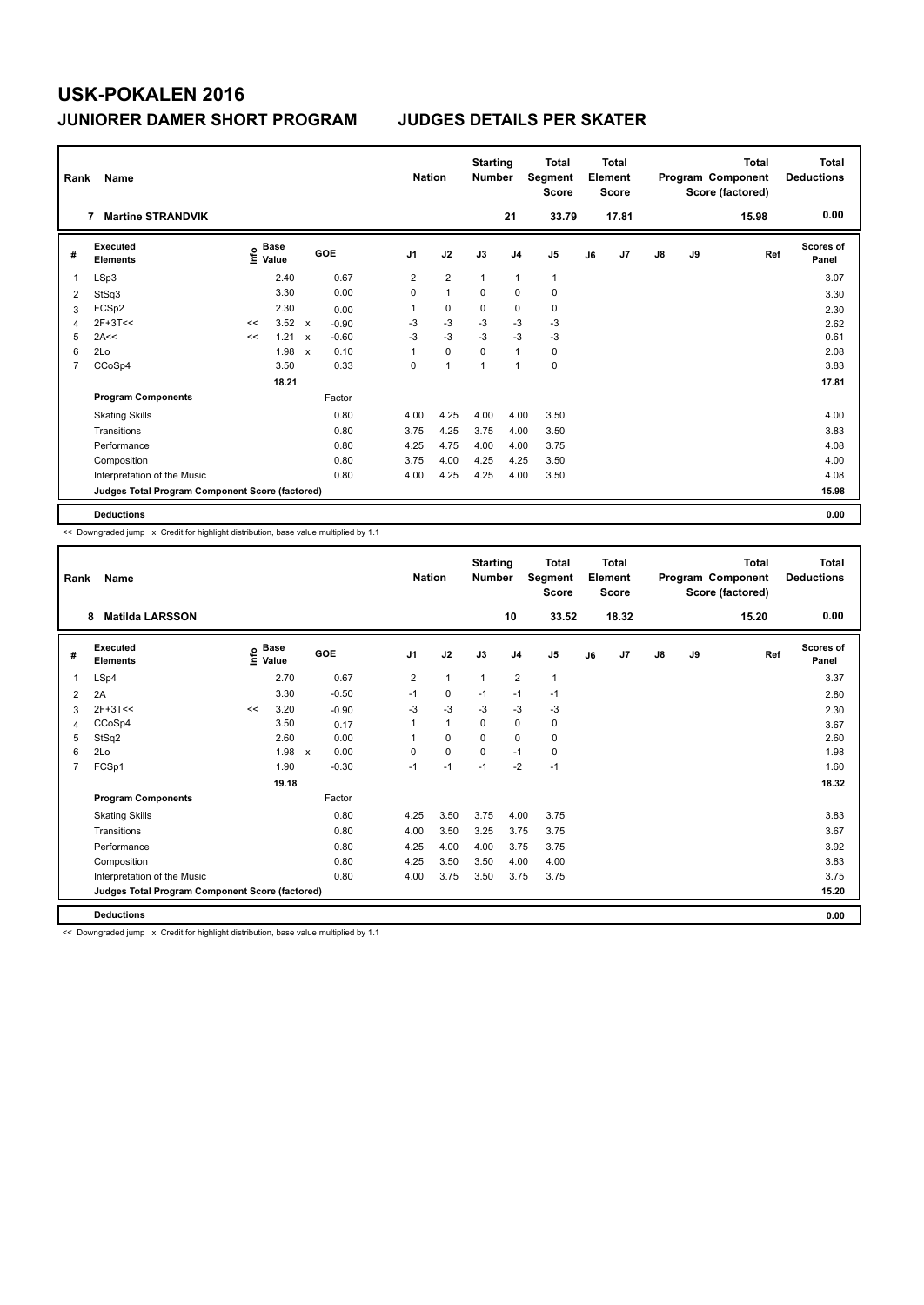| Rank           | <b>Name</b>                                     |      |               |         | <b>Nation</b>  |                | <b>Starting</b><br><b>Number</b> |                | <b>Total</b><br>Segment<br><b>Score</b> |    | <b>Total</b><br>Element<br><b>Score</b> |               |    | <b>Total</b><br>Program Component<br>Score (factored) | <b>Total</b><br><b>Deductions</b> |
|----------------|-------------------------------------------------|------|---------------|---------|----------------|----------------|----------------------------------|----------------|-----------------------------------------|----|-----------------------------------------|---------------|----|-------------------------------------------------------|-----------------------------------|
|                | <b>Lydia BRUHN</b><br>9                         |      |               |         |                |                |                                  | 7              | 33.15                                   |    | 15.67                                   |               |    | 17.48                                                 | 0.00                              |
| #              | Executed<br><b>Elements</b>                     | Info | Base<br>Value | GOE     | J <sub>1</sub> | J2             | J3                               | J <sub>4</sub> | J <sub>5</sub>                          | J6 | J7                                      | $\mathsf{J}8$ | J9 | Ref                                                   | <b>Scores of</b><br>Panel         |
| $\overline{1}$ | 2A<<                                            | <<   | 1.10          | $-0.60$ | -3             | $-3$           | -3                               | -3             | $-3$                                    |    |                                         |               |    |                                                       | 0.50                              |
| 2              | 2S<<+COMBO+2T*                                  |      | 0.40          | $-0.30$ | $-3$           | $-3$           | $-3$                             | $-3$           | $-3$                                    |    |                                         |               |    |                                                       | 0.10                              |
| 3              | FCSp2                                           |      | 2.30          | 0.67    | $\mathbf{1}$   | $\mathbf{1}$   | $\overline{1}$                   | $\overline{2}$ | $\overline{\mathbf{c}}$                 |    |                                         |               |    |                                                       | 2.97                              |
| $\overline{4}$ | 2Lo                                             |      | 1.80          | 0.30    |                | $\overline{2}$ |                                  | $\mathbf{1}$   | $\mathbf{1}$                            |    |                                         |               |    |                                                       | 2.10                              |
| 5              | LSp3                                            |      | 2.40          | 0.33    |                | $\mathbf{1}$   | $\Omega$                         | $\mathbf{1}$   | 0                                       |    |                                         |               |    |                                                       | 2.73                              |
| 6              | StSq2                                           |      | 2.60          | 0.67    |                | $\overline{1}$ |                                  | $\overline{2}$ | $\overline{2}$                          |    |                                         |               |    |                                                       | 3.27                              |
| $\overline{7}$ | CCoSp4                                          |      | 3.50          | 0.50    | $\mathbf{1}$   | $\overline{1}$ | 1                                | $\mathbf{1}$   | $\pmb{0}$                               |    |                                         |               |    |                                                       | 4.00                              |
|                |                                                 |      | 14.10         |         |                |                |                                  |                |                                         |    |                                         |               |    |                                                       | 15.67                             |
|                | <b>Program Components</b>                       |      |               | Factor  |                |                |                                  |                |                                         |    |                                         |               |    |                                                       |                                   |
|                | <b>Skating Skills</b>                           |      |               | 0.80    | 4.50           | 4.50           | 4.50                             | 4.25           | 4.00                                    |    |                                         |               |    |                                                       | 4.42                              |
|                | Transitions                                     |      |               | 0.80    | 4.25           | 4.50           | 4.00                             | 4.00           | 4.00                                    |    |                                         |               |    |                                                       | 4.08                              |
|                | Performance                                     |      |               | 0.80    | 4.50           | 4.75           | 4.25                             | 4.50           | 4.25                                    |    |                                         |               |    |                                                       | 4.42                              |
|                | Composition                                     |      |               | 0.80    | 4.75           | 4.25           | 4.50                             | 4.50           | 4.25                                    |    |                                         |               |    |                                                       | 4.42                              |
|                | Interpretation of the Music                     |      |               | 0.80    | 4.50           | 4.50           | 4.50                             | 4.50           | 4.50                                    |    |                                         |               |    |                                                       | 4.50                              |
|                | Judges Total Program Component Score (factored) |      |               |         |                |                |                                  |                |                                         |    |                                         |               |    |                                                       | 17.48                             |
|                | <b>Deductions</b>                               |      |               |         |                |                |                                  |                |                                         |    |                                         |               |    |                                                       | 0.00                              |

<< Downgraded jump \* Invalid element

| Rank           | Name                                            |    |                                  |                           |         |                | <b>Nation</b>  | <b>Starting</b><br><b>Number</b> |                | <b>Total</b><br>Segment<br><b>Score</b> |    | <b>Total</b><br>Element<br><b>Score</b> |    |    | <b>Total</b><br>Program Component<br>Score (factored) | <b>Total</b><br><b>Deductions</b> |
|----------------|-------------------------------------------------|----|----------------------------------|---------------------------|---------|----------------|----------------|----------------------------------|----------------|-----------------------------------------|----|-----------------------------------------|----|----|-------------------------------------------------------|-----------------------------------|
| 10             | <b>Tifani TESZARI</b>                           |    |                                  |                           |         |                |                |                                  | 25             | 33.02                                   |    | 17.84                                   |    |    | 16.18                                                 | 1.00                              |
| #              | <b>Executed</b><br><b>Elements</b>              |    | <b>Base</b><br>e Base<br>⊆ Value |                           | GOE     | J <sub>1</sub> | J2             | J3                               | J <sub>4</sub> | J <sub>5</sub>                          | J6 | J <sub>7</sub>                          | J8 | J9 | Ref                                                   | <b>Scores of</b><br>Panel         |
| 1              | StSq3                                           |    | 3.30                             |                           | 0.50    |                | $\overline{2}$ | $\mathbf{1}$                     | 0              | 1                                       |    |                                         |    |    |                                                       | 3.80                              |
| 2              | $3S < +2T$                                      | << | 2.86                             | $\boldsymbol{\mathsf{x}}$ | $-0.60$ | $-3$           | $-3$           | $-3$                             | $-3$           | $-3$                                    |    |                                         |    |    |                                                       | 2.26                              |
| 3              | 2A                                              |    | 3.63                             | $\mathsf{x}$              | $-0.50$ | $-1$           | $-1$           | $-1$                             | $-1$           | $-1$                                    |    |                                         |    |    |                                                       | 3.13                              |
| 4              | CCoSp4                                          |    | 3.50                             |                           | 0.17    | 0              | 0              | 0                                | $\mathbf{1}$   | 1                                       |    |                                         |    |    |                                                       | 3.67                              |
| 5              | 3Lo<<                                           | << | 1.98                             | $\mathsf{x}$              | $-0.90$ | $-3$           | $-3$           | $-3$                             | $-3$           | $-3$                                    |    |                                         |    |    |                                                       | 1.08                              |
| 6              | FCSp1                                           |    | 1.90                             |                           | $-0.90$ | $-3$           | $-2$           | $-3$                             | $-3$           | $-3$                                    |    |                                         |    |    |                                                       | 1.00                              |
| $\overline{7}$ | LSp3                                            |    | 2.40                             |                           | 0.50    | $\overline{2}$ | $\mathbf{1}$   | 1                                | $\mathbf{1}$   | 1                                       |    |                                         |    |    |                                                       | 2.90                              |
|                |                                                 |    | 19.57                            |                           |         |                |                |                                  |                |                                         |    |                                         |    |    |                                                       | 17.84                             |
|                | <b>Program Components</b>                       |    |                                  |                           | Factor  |                |                |                                  |                |                                         |    |                                         |    |    |                                                       |                                   |
|                | <b>Skating Skills</b>                           |    |                                  |                           | 0.80    | 4.25           | 4.50           | 4.25                             | 4.25           | 4.50                                    |    |                                         |    |    |                                                       | 4.33                              |
|                | Transitions                                     |    |                                  |                           | 0.80    | 3.50           | 4.25           | 3.75                             | 3.25           | 3.75                                    |    |                                         |    |    |                                                       | 3.67                              |
|                | Performance                                     |    |                                  |                           | 0.80    | 3.75           | 4.25           | 4.25                             | 3.75           | 4.50                                    |    |                                         |    |    |                                                       | 4.08                              |
|                | Composition                                     |    |                                  |                           | 0.80    | 3.75           | 4.25           | 4.25                             | 3.75           | 4.50                                    |    |                                         |    |    |                                                       | 4.08                              |
|                | Interpretation of the Music                     |    |                                  |                           | 0.80    | 3.75           | 4.50           | 4.00                             | 3.50           | 4.75                                    |    |                                         |    |    |                                                       | 4.08                              |
|                | Judges Total Program Component Score (factored) |    |                                  |                           |         |                |                |                                  |                |                                         |    |                                         |    |    |                                                       | 16.18                             |
|                | <b>Deductions</b>                               |    |                                  | Falls:                    | $-1.00$ |                |                |                                  |                |                                         |    |                                         |    |    |                                                       | $-1.00$                           |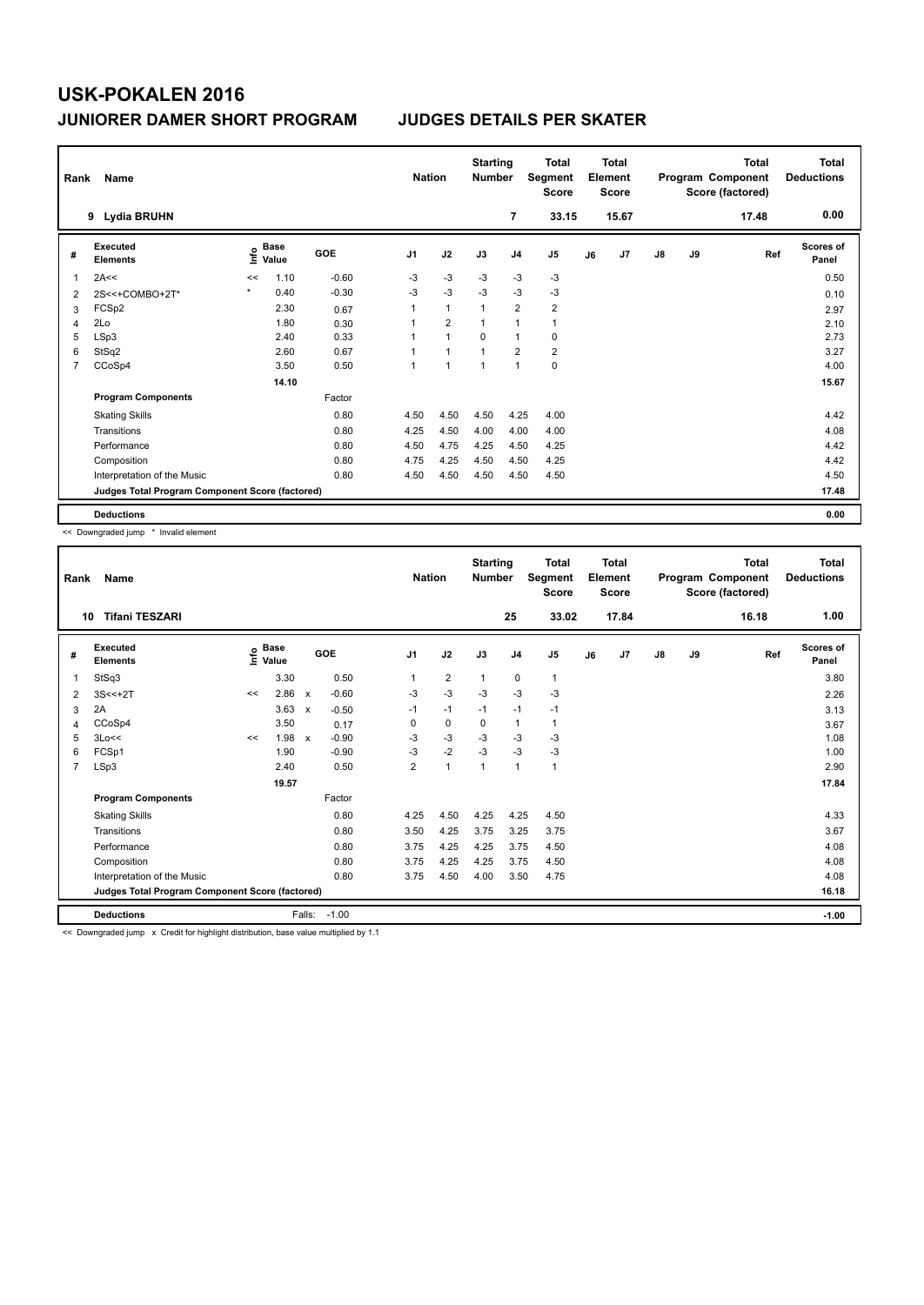| Rank           | Name                                            |                           |                         | <b>Nation</b>  |                | <b>Starting</b><br><b>Number</b> |                | <b>Total</b><br>Segment<br><b>Score</b> |    | <b>Total</b><br>Element<br><b>Score</b> |               |    | <b>Total</b><br>Program Component<br>Score (factored) | <b>Total</b><br><b>Deductions</b> |
|----------------|-------------------------------------------------|---------------------------|-------------------------|----------------|----------------|----------------------------------|----------------|-----------------------------------------|----|-----------------------------------------|---------------|----|-------------------------------------------------------|-----------------------------------|
|                | <b>Stina FREDRIKSSON</b><br>11                  |                           |                         |                |                |                                  | 16             | 32.11                                   |    | 17.05                                   |               |    | 15.06                                                 | 0.00                              |
| #              | <b>Executed</b><br><b>Elements</b>              | Base<br>e Base<br>⊆ Value | GOE                     | J <sub>1</sub> | J2             | J3                               | J <sub>4</sub> | J <sub>5</sub>                          | J6 | J7                                      | $\mathsf{J}8$ | J9 | Ref                                                   | <b>Scores of</b><br>Panel         |
| 1              | 2A                                              | 3.30                      | $-0.67$                 | 0              | 0              | $-2$                             | $-3$           | $-2$                                    |    |                                         |               |    |                                                       | 2.63                              |
| 2              | $2T+2T<<$                                       | $\star$<br>1.30           | $-0.60$                 | $-3$           | $-3$           | $-3$                             | $-3$           | $-3$                                    |    |                                         |               |    |                                                       | 0.70                              |
| 3              | CCoSp4                                          | 3.50                      | 0.17                    | 1              | $\mathbf 0$    | $-1$                             | 0              | $\mathbf{1}$                            |    |                                         |               |    |                                                       | 3.67                              |
| 4              | LSp4                                            | 2.70                      | 0.50                    | 1              | $\mathbf{1}$   | $\overline{1}$                   | $\overline{1}$ | 0                                       |    |                                         |               |    |                                                       | 3.20                              |
| 5              | 2Lo                                             | 1.98                      | $-0.50$<br>$\mathsf{x}$ | $-1$           | $-2$           | $-2$                             | $-1$           | $-2$                                    |    |                                         |               |    |                                                       | 1.48                              |
| 6              | FCSp2                                           | 2.30                      | $-0.40$                 | $-1$           | $-1$           | $-2$                             | $-2$           | $-1$                                    |    |                                         |               |    |                                                       | 1.90                              |
| $\overline{7}$ | StSq3                                           | 3.30                      | 0.17                    | $\mathbf 0$    | $\overline{1}$ | $\mathbf 0$                      | $\mathbf{1}$   | $\pmb{0}$                               |    |                                         |               |    |                                                       | 3.47                              |
|                |                                                 | 18.38                     |                         |                |                |                                  |                |                                         |    |                                         |               |    |                                                       | 17.05                             |
|                | <b>Program Components</b>                       |                           | Factor                  |                |                |                                  |                |                                         |    |                                         |               |    |                                                       |                                   |
|                | <b>Skating Skills</b>                           |                           | 0.80                    | 3.75           | 4.00           | 4.00                             | 4.25           | 4.00                                    |    |                                         |               |    |                                                       | 4.00                              |
|                | Transitions                                     |                           | 0.80                    | 3.50           | 3.75           | 3.50                             | 4.25           | 3.50                                    |    |                                         |               |    |                                                       | 3.58                              |
|                | Performance                                     |                           | 0.80                    | 3.75           | 4.25           | 3.75                             | 4.00           | 3.75                                    |    |                                         |               |    |                                                       | 3.83                              |
|                | Composition                                     |                           | 0.80                    | 3.75           | 3.50           | 4.00                             | 4.25           | 4.00                                    |    |                                         |               |    |                                                       | 3.92                              |
|                | Interpretation of the Music                     |                           | 0.80                    | 3.50           | 3.50           | 3.50                             | 3.75           | 3.50                                    |    |                                         |               |    |                                                       | 3.50                              |
|                | Judges Total Program Component Score (factored) |                           |                         |                |                |                                  |                |                                         |    |                                         |               |    |                                                       | 15.06                             |
|                | <b>Deductions</b>                               |                           |                         |                |                |                                  |                |                                         |    |                                         |               |    |                                                       | 0.00                              |

<< Downgraded jump \* Invalid element x Credit for highlight distribution, base value multiplied by 1.1

| Rank           | Name                                            |         |                      |                           |         |                | <b>Nation</b> | <b>Starting</b><br><b>Number</b> |                | <b>Total</b><br>Segment<br><b>Score</b> |    | <b>Total</b><br>Element<br><b>Score</b> |               |    | <b>Total</b><br>Program Component<br>Score (factored) | <b>Total</b><br><b>Deductions</b> |
|----------------|-------------------------------------------------|---------|----------------------|---------------------------|---------|----------------|---------------|----------------------------------|----------------|-----------------------------------------|----|-----------------------------------------|---------------|----|-------------------------------------------------------|-----------------------------------|
| 12             | <b>Madicken ASTORSDOTTER</b>                    |         |                      |                           |         |                |               |                                  | 1              | 31.96                                   |    | 16.62                                   |               |    | 16.34                                                 | 1.00                              |
| #              | Executed<br><b>Elements</b>                     | lnfo    | <b>Base</b><br>Value |                           | GOE     | J <sub>1</sub> | J2            | J3                               | J <sub>4</sub> | J <sub>5</sub>                          | J6 | J7                                      | $\mathsf{J}8$ | J9 | Ref                                                   | <b>Scores of</b><br>Panel         |
| 1              | 2A<<                                            | <<      | 1.10                 |                           | $-0.60$ | $-3$           | $-3$          | $-3$                             | $-3$           | $-3$                                    |    |                                         |               |    |                                                       | 0.50                              |
| 2              | CCoSp4                                          |         | 3.50                 |                           | 0.50    | $\mathbf{1}$   | $\mathbf{1}$  | $\mathbf{1}$                     | $\mathbf{1}$   | 1                                       |    |                                         |               |    |                                                       | 4.00                              |
| 3              | StSq2                                           |         | 2.60                 |                           | 0.50    | 2              | $\mathbf{1}$  | $\mathbf{1}$                     | $\mathbf{1}$   |                                         |    |                                         |               |    |                                                       | 3.10                              |
| 4              | FCSp3                                           |         | 2.80                 |                           | 0.33    | 0              | $\mathbf{1}$  | 0                                | $\mathbf{1}$   | 1                                       |    |                                         |               |    |                                                       | 3.13                              |
| 5              | $2Lz+1T*$                                       | $\star$ | 2.31                 | $\mathsf{x}$              | $-0.90$ | $-3$           | $-3$          | $-3$                             | $-3$           | $-3$                                    |    |                                         |               |    |                                                       | 1.41                              |
| 6              | 2Lo                                             |         | 1.98                 | $\boldsymbol{\mathsf{x}}$ | 0.10    | 0              | $\mathbf{1}$  | $\Omega$                         | $\mathbf 0$    | $\overline{2}$                          |    |                                         |               |    |                                                       | 2.08                              |
| $\overline{7}$ | LSp3                                            |         | 2.40                 |                           | 0.00    | 0              | $\mathbf 0$   | $\Omega$                         | $\mathbf 0$    | 1                                       |    |                                         |               |    |                                                       | 2.40                              |
|                |                                                 |         | 16.69                |                           |         |                |               |                                  |                |                                         |    |                                         |               |    |                                                       | 16.62                             |
|                | <b>Program Components</b>                       |         |                      |                           | Factor  |                |               |                                  |                |                                         |    |                                         |               |    |                                                       |                                   |
|                | <b>Skating Skills</b>                           |         |                      |                           | 0.80    | 4.25           | 4.00          | 3.75                             | 3.50           | 4.00                                    |    |                                         |               |    |                                                       | 3.92                              |
|                | Transitions                                     |         |                      |                           | 0.80    | 4.00           | 4.50          | 3.50                             | 3.75           | 4.50                                    |    |                                         |               |    |                                                       | 4.08                              |
|                | Performance                                     |         |                      |                           | 0.80    | 4.50           | 4.00          | 3.75                             | 4.00           | 4.25                                    |    |                                         |               |    |                                                       | 4.08                              |
|                | Composition                                     |         |                      |                           | 0.80    | 4.50           | 4.00          | 3.50                             | 4.25           | 4.25                                    |    |                                         |               |    |                                                       | 4.17                              |
|                | Interpretation of the Music                     |         |                      |                           | 0.80    | 4.25           | 4.25          | 3.50                             | 4.00           | 4.50                                    |    |                                         |               |    |                                                       | 4.17                              |
|                | Judges Total Program Component Score (factored) |         |                      |                           |         |                |               |                                  |                |                                         |    |                                         |               |    |                                                       | 16.34                             |
|                | <b>Deductions</b>                               |         |                      | Falls:                    | $-1.00$ |                |               |                                  |                |                                         |    |                                         |               |    |                                                       | $-1.00$                           |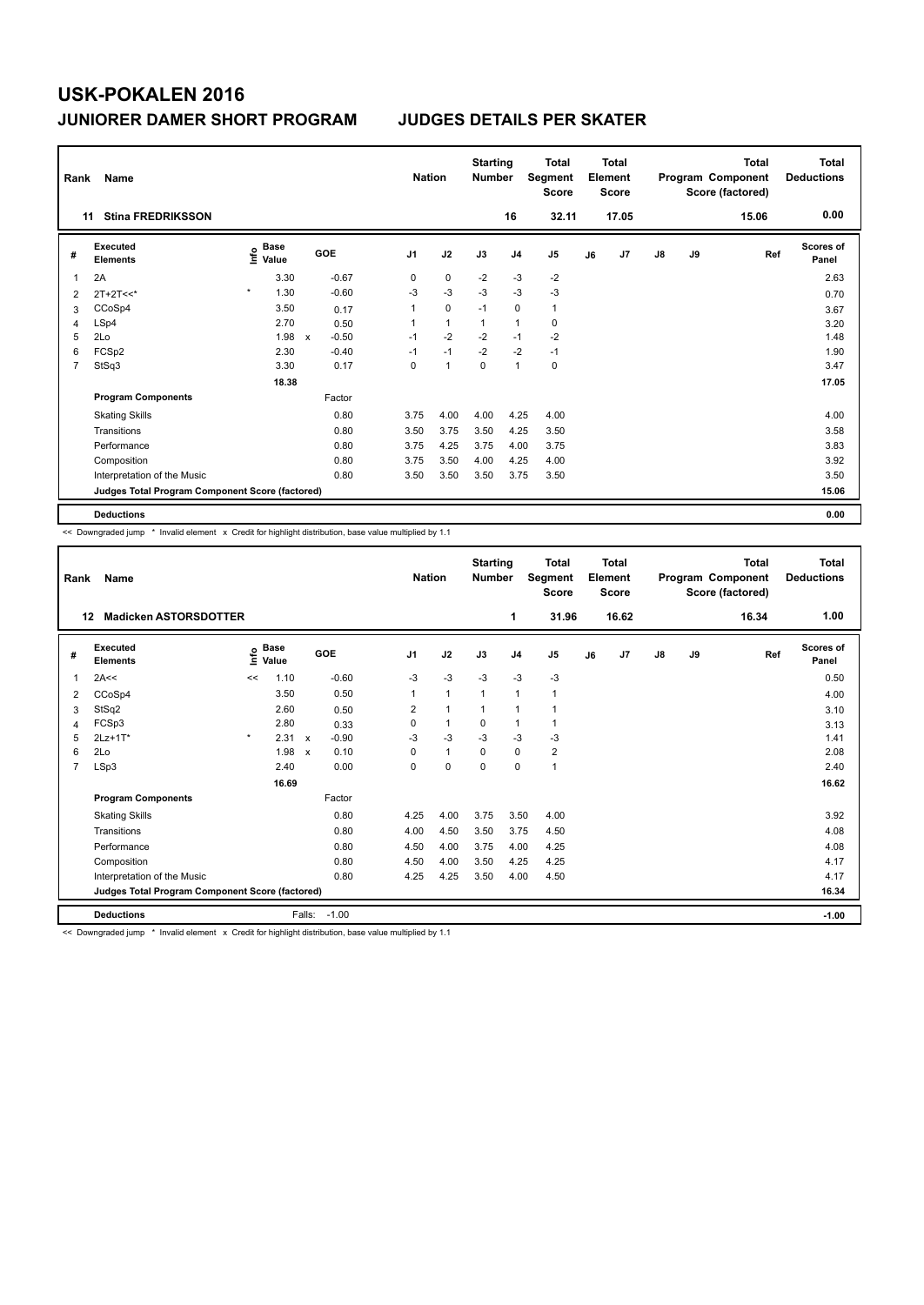| Rank           | Name                                            |    |                                  |              |         | <b>Nation</b>  |                | <b>Starting</b><br><b>Number</b> |                | <b>Total</b><br>Segment<br><b>Score</b> |    | Total<br>Element<br>Score |               |    | Total<br>Program Component<br>Score (factored) | <b>Total</b><br><b>Deductions</b> |
|----------------|-------------------------------------------------|----|----------------------------------|--------------|---------|----------------|----------------|----------------------------------|----------------|-----------------------------------------|----|---------------------------|---------------|----|------------------------------------------------|-----------------------------------|
|                | <b>Mikaela SEGER</b><br>13                      |    |                                  |              |         |                |                |                                  | 4              | 31.78                                   |    | 16.98                     |               |    | 15.80                                          | 1.00                              |
| #              | Executed<br><b>Elements</b>                     |    | <b>Base</b><br>e Base<br>⊆ Value | GOE          |         | J <sub>1</sub> | J2             | J3                               | J <sub>4</sub> | J5                                      | J6 | J7                        | $\mathsf{J}8$ | J9 | Ref                                            | Scores of<br>Panel                |
| 1              | LSp4                                            |    | 2.70                             |              | 0.67    | $\overline{2}$ | $\overline{2}$ | $\overline{1}$                   | $\mathbf{1}$   | $\mathbf{1}$                            |    |                           |               |    |                                                | 3.37                              |
| $\overline{2}$ | 2A<<                                            | << | 1.10                             |              | $-0.60$ | $-3$           | $-3$           | $-3$                             | $-3$           | $-3$                                    |    |                           |               |    |                                                | 0.50                              |
| 3              | 3S<<+COMBO                                      | << | 1.30                             |              | $-0.60$ | $-3$           | $-3$           | $-3$                             | $-3$           | $-3$                                    |    |                           |               |    |                                                | 0.70                              |
| $\overline{4}$ | StSq3                                           |    | 3.30                             |              | 0.33    | 1              | $\mathbf{1}$   | $\overline{1}$                   | $\mathbf 0$    | $\pmb{0}$                               |    |                           |               |    |                                                | 3.63                              |
| 5              | 2Lo                                             |    | 1.98                             | $\mathsf{x}$ | 0.00    | 0              | 0              | 0                                | 0              | $\mathbf{1}$                            |    |                           |               |    |                                                | 1.98                              |
| 6              | FCSp3                                           |    | 2.80                             |              | 0.17    | 0              | $\mathbf 0$    | $\Omega$                         | $\overline{1}$ |                                         |    |                           |               |    |                                                | 2.97                              |
| 7              | CCoSp4                                          |    | 3.50                             |              | 0.33    | $\mathbf 1$    | $\mathbf 0$    | $\mathbf 0$                      | 1              | $\overline{1}$                          |    |                           |               |    |                                                | 3.83                              |
|                |                                                 |    | 16.68                            |              |         |                |                |                                  |                |                                         |    |                           |               |    |                                                | 16.98                             |
|                | <b>Program Components</b>                       |    |                                  |              | Factor  |                |                |                                  |                |                                         |    |                           |               |    |                                                |                                   |
|                | <b>Skating Skills</b>                           |    |                                  |              | 0.80    | 4.00           | 4.00           | 3.50                             | 4.00           | 3.75                                    |    |                           |               |    |                                                | 3.92                              |
|                | Transitions                                     |    |                                  |              | 0.80    | 4.00           | 3.25           | 3.50                             | 3.75           | 3.75                                    |    |                           |               |    |                                                | 3.67                              |
|                | Performance                                     |    |                                  |              | 0.80    | 4.25           | 3.50           | 3.50                             | 4.25           | 4.25                                    |    |                           |               |    |                                                | 4.00                              |
|                | Composition                                     |    |                                  |              | 0.80    | 4.50           | 3.25           | 4.00                             | 4.25           | 4.00                                    |    |                           |               |    |                                                | 4.08                              |
|                | Interpretation of the Music                     |    |                                  |              | 0.80    | 4.25           | 3.50           | 3.75                             | 4.25           | 4.50                                    |    |                           |               |    |                                                | 4.08                              |
|                | Judges Total Program Component Score (factored) |    |                                  |              |         |                |                |                                  |                |                                         |    |                           |               |    |                                                | 15.80                             |
|                | <b>Deductions</b>                               |    |                                  | Falls:       | $-1.00$ |                |                |                                  |                |                                         |    |                           |               |    |                                                | $-1.00$                           |

<< Downgraded jump x Credit for highlight distribution, base value multiplied by 1.1

| Rank           | Name                                            | <b>Nation</b> |                      | <b>Starting</b><br><b>Number</b> |                | <b>Total</b><br>Segment<br><b>Score</b> |          | <b>Total</b><br>Element<br><b>Score</b> |                |    | <b>Total</b><br>Program Component<br>Score (factored) | <b>Total</b><br><b>Deductions</b> |    |       |                           |
|----------------|-------------------------------------------------|---------------|----------------------|----------------------------------|----------------|-----------------------------------------|----------|-----------------------------------------|----------------|----|-------------------------------------------------------|-----------------------------------|----|-------|---------------------------|
|                | <b>Miranda ANDERSSON</b><br>14                  |               |                      |                                  |                |                                         |          | 13                                      | 31.63          |    | 15.69                                                 |                                   |    | 15.94 | 0.00                      |
| #              | Executed<br><b>Elements</b>                     | ١nfo          | <b>Base</b><br>Value | GOE                              | J <sub>1</sub> | J2                                      | J3       | J <sub>4</sub>                          | J <sub>5</sub> | J6 | J <sub>7</sub>                                        | $\mathsf{J}8$                     | J9 | Ref   | <b>Scores of</b><br>Panel |
| 1              | $2Lz+3T<<$                                      | <<            | 3.40                 | $-0.90$                          | $-2$           | $-3$                                    | $-3$     | $-3$                                    | $-3$           |    |                                                       |                                   |    |       | 2.50                      |
| 2              | 2A<<                                            | <<            | 1.10                 | $-0.53$                          | $-2$           | $-3$                                    | $-3$     | $-3$                                    | $-2$           |    |                                                       |                                   |    |       | 0.57                      |
| 3              | FCSp2                                           |               | 2.30                 | 0.17                             | 0              | $\mathbf{1}$                            | 0        | 1                                       | 0              |    |                                                       |                                   |    |       | 2.47                      |
| 4              | 2Lo                                             |               | 1.98                 | $\mathsf{x}$<br>0.00             | 0              | $\mathbf 0$                             | 0        | 0                                       | 1              |    |                                                       |                                   |    |       | 1.98                      |
| 5              | CCoSp3                                          |               | 3.00                 | 0.17                             | $\overline{1}$ | 0                                       | $\Omega$ | $\mathbf{1}$                            | 0              |    |                                                       |                                   |    |       | 3.17                      |
| 6              | StSq2                                           |               | 2.60                 | $-0.33$                          | 0              | $-1$                                    | $-1$     | $-1$                                    | 0              |    |                                                       |                                   |    |       | 2.27                      |
| $\overline{7}$ | LSp3                                            |               | 2.40                 | 0.33                             | 1              | $\mathbf{1}$                            | $-1$     | 0                                       | 1              |    |                                                       |                                   |    |       | 2.73                      |
|                |                                                 |               | 16.78                |                                  |                |                                         |          |                                         |                |    |                                                       |                                   |    |       | 15.69                     |
|                | <b>Program Components</b>                       |               |                      | Factor                           |                |                                         |          |                                         |                |    |                                                       |                                   |    |       |                           |
|                | <b>Skating Skills</b>                           |               |                      | 0.80                             | 4.25           | 3.75                                    | 3.50     | 4.25                                    | 3.75           |    |                                                       |                                   |    |       | 3.92                      |
|                | Transitions                                     |               |                      | 0.80                             | 4.00           | 3.25                                    | 3.25     | 4.00                                    | 4.00           |    |                                                       |                                   |    |       | 3.75                      |
|                | Performance                                     |               |                      | 0.80                             | 4.50           | 4.00                                    | 3.75     | 4.00                                    | 4.00           |    |                                                       |                                   |    |       | 4.00                      |
|                | Composition                                     |               |                      | 0.80                             | 4.50           | 4.00                                    | 3.50     | 4.25                                    | 4.50           |    |                                                       |                                   |    |       | 4.25                      |
|                | Interpretation of the Music                     |               |                      | 0.80                             | 4.25           | 3.75                                    | 3.00     | 4.00                                    | 4.25           |    |                                                       |                                   |    |       | 4.00                      |
|                | Judges Total Program Component Score (factored) |               |                      |                                  |                |                                         |          |                                         |                |    |                                                       |                                   |    |       | 15.94                     |
|                | <b>Deductions</b>                               |               |                      |                                  |                |                                         |          |                                         |                |    |                                                       |                                   |    |       | 0.00                      |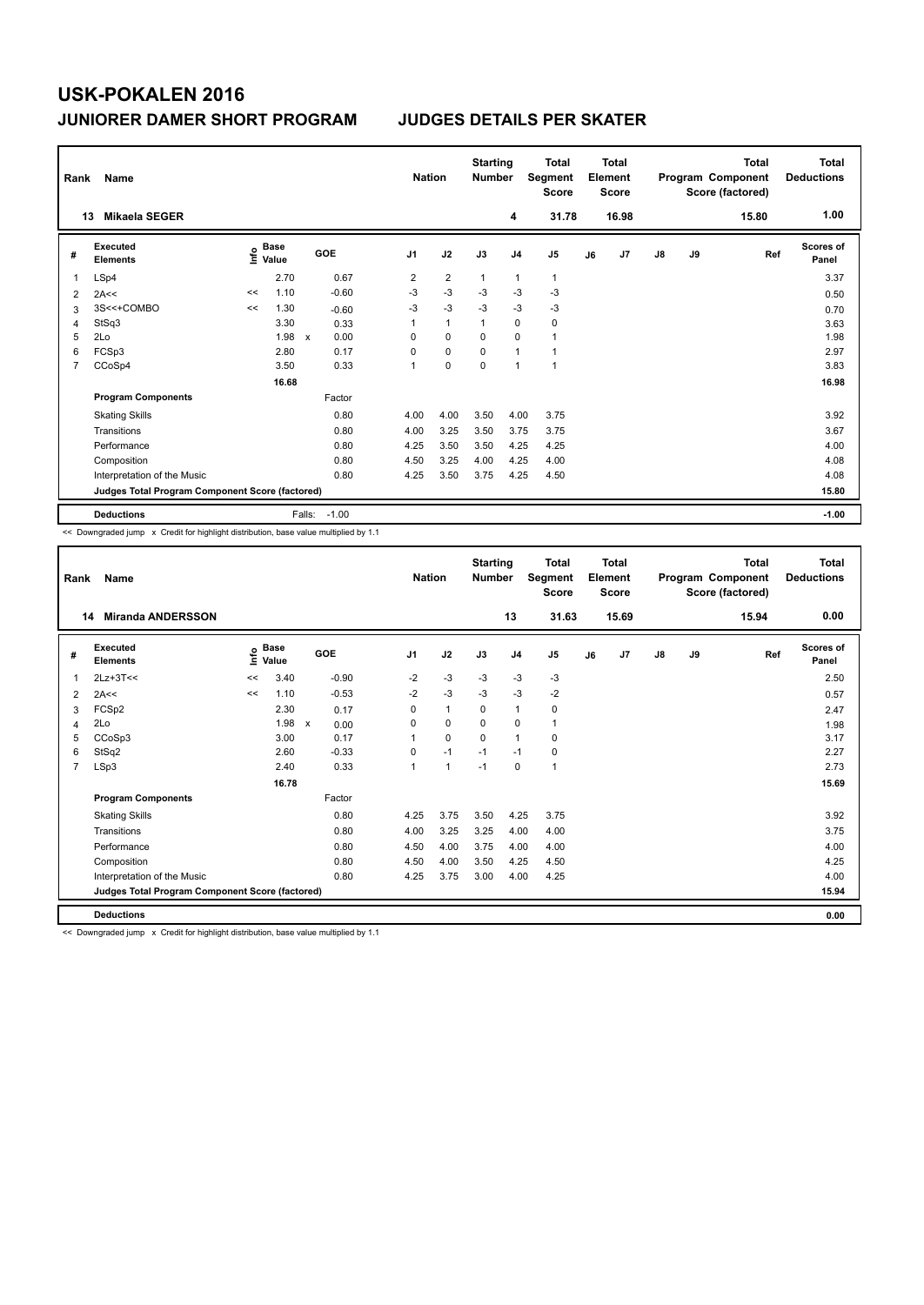| Rank           | Name                                            |                            |                      | <b>Nation</b>  |              | <b>Starting</b><br><b>Number</b> |                | <b>Total</b><br>Segment<br><b>Score</b> |    | Total<br>Element<br><b>Score</b> |               |    | Total<br>Program Component<br>Score (factored) | Total<br><b>Deductions</b> |
|----------------|-------------------------------------------------|----------------------------|----------------------|----------------|--------------|----------------------------------|----------------|-----------------------------------------|----|----------------------------------|---------------|----|------------------------------------------------|----------------------------|
|                | <b>Isabelle PAULSSON</b><br>15                  |                            |                      |                |              |                                  | $\mathbf{2}$   | 31.11                                   |    | 16.09                            |               |    | 16.02                                          | 1.00                       |
| #              | Executed<br><b>Elements</b>                     | <b>Base</b><br>۴ů<br>Value | GOE                  | J <sub>1</sub> | J2           | J3                               | J <sub>4</sub> | J <sub>5</sub>                          | J6 | J7                               | $\mathsf{J}8$ | J9 | Ref                                            | Scores of<br>Panel         |
| 1              | 1S*+COMBO                                       | $\star$<br>0.00            | 0.00                 |                |              |                                  |                | $\overline{\phantom{a}}$                |    |                                  |               |    |                                                | 0.00                       |
| $\overline{2}$ | 2Lo                                             | 1.80                       | 0.00                 | 0              | $\mathbf 0$  | $\mathbf 0$                      | $\mathbf 0$    | $\mathbf 0$                             |    |                                  |               |    |                                                | 1.80                       |
| 3              | FCSp3                                           | 2.80                       | $-0.30$              | $-1$           | $-1$         | $-1$                             | $-1$           | $\mathbf 0$                             |    |                                  |               |    |                                                | 2.50                       |
| 4              | 2A                                              | 3.63                       | $\mathsf{x}$<br>0.33 | 1              | $\mathbf 0$  | 0                                | $\mathbf{1}$   | $\mathbf{1}$                            |    |                                  |               |    |                                                | 3.96                       |
| 5              | CCoSp4                                          | 3.50                       | 0.50                 | 2              | $\mathbf{1}$ | $\mathbf 1$                      | $\mathbf{1}$   | $\mathbf{1}$                            |    |                                  |               |    |                                                | 4.00                       |
| 6              | StSq3                                           | 3.30                       | $-1.87$              | $-2$           | $-3$         | $-3$                             | $-3$           | $-2$                                    |    |                                  |               |    |                                                | 1.43                       |
| $\overline{7}$ | LSp3                                            | 2.40                       | 0.00                 | 0              | $\mathbf 0$  | 0                                | $\Omega$       | $\mathbf{1}$                            |    |                                  |               |    |                                                | 2.40                       |
|                |                                                 | 17.43                      |                      |                |              |                                  |                |                                         |    |                                  |               |    |                                                | 16.09                      |
|                | <b>Program Components</b>                       |                            | Factor               |                |              |                                  |                |                                         |    |                                  |               |    |                                                |                            |
|                | <b>Skating Skills</b>                           |                            | 0.80                 | 4.50           | 4.25         | 3.50                             | 4.00           | 3.75                                    |    |                                  |               |    |                                                | 4.00                       |
|                | Transitions                                     |                            | 0.80                 | 4.50           | 3.75         | 3.50                             | 4.00           | 4.00                                    |    |                                  |               |    |                                                | 3.92                       |
|                | Performance                                     |                            | 0.80                 | 4.50           | 4.50         | 3.50                             | 4.00           | 4.00                                    |    |                                  |               |    |                                                | 4.17                       |
|                | Composition                                     |                            | 0.80                 | 5.00           | 3.75         | 3.75                             | 4.00           | 4.25                                    |    |                                  |               |    |                                                | 4.00                       |
|                | Interpretation of the Music                     |                            | 0.80                 | 4.75           | 3.75         | 3.50                             | 4.00           | 4.00                                    |    |                                  |               |    |                                                | 3.92                       |
|                | Judges Total Program Component Score (factored) |                            |                      |                |              |                                  |                |                                         |    |                                  |               |    |                                                | 16.02                      |
|                | <b>Deductions</b>                               |                            | Falls:<br>$-1.00$    |                |              |                                  |                |                                         |    |                                  |               |    |                                                | $-1.00$                    |

\* Invalid element x Credit for highlight distribution, base value multiplied by 1.1

| Rank           | Name                                            | <b>Nation</b>               |       | <b>Starting</b><br><b>Number</b> |                | <b>Total</b><br>Segment<br><b>Score</b> |          | <b>Total</b><br>Element<br><b>Score</b> |       |    | <b>Total</b><br>Program Component<br>Score (factored) | <b>Total</b><br><b>Deductions</b> |    |       |                           |
|----------------|-------------------------------------------------|-----------------------------|-------|----------------------------------|----------------|-----------------------------------------|----------|-----------------------------------------|-------|----|-------------------------------------------------------|-----------------------------------|----|-------|---------------------------|
|                | 16<br><b>Yiva ROLL</b>                          |                             |       |                                  |                |                                         |          | 26                                      | 30.99 |    | 16.45                                                 |                                   |    | 14.54 | 0.00                      |
| #              | Executed<br><b>Elements</b>                     | $\sum_{k=1}^{\infty}$ Value |       | GOE                              | J <sub>1</sub> | J2                                      | J3       | J <sub>4</sub>                          | J5    | J6 | J7                                                    | $\mathsf{J}8$                     | J9 | Ref   | <b>Scores of</b><br>Panel |
| 1              | 2A<<                                            | <<                          | 1.10  | $-0.60$                          | $-3$           | $-3$                                    | $-3$     | $-3$                                    | $-3$  |    |                                                       |                                   |    |       | 0.50                      |
| 2              | $2Lz+3T<<$                                      | <<                          | 3.40  | $-0.90$                          | $-3$           | $-3$                                    | $-3$     | $-3$                                    | $-3$  |    |                                                       |                                   |    |       | 2.50                      |
| 3              | LSp2                                            |                             | 1.90  | $-0.20$                          | $-1$           | 0                                       | $-1$     | $-1$                                    | 0     |    |                                                       |                                   |    |       | 1.70                      |
| 4              | FCSp3                                           |                             | 2.80  | 0.00                             | 0              | 0                                       | $\Omega$ | $\mathbf{1}$                            | 0     |    |                                                       |                                   |    |       | 2.80                      |
| 5              | 2Lo                                             |                             | 1.98  | $-0.10$<br>$\mathsf{x}$          | 0              | $-1$                                    | $\Omega$ | $-1$                                    | 0     |    |                                                       |                                   |    |       | 1.88                      |
| 6              | StSq3                                           |                             | 3.30  | $-0.23$                          | $\mathbf 0$    | $-1$                                    | $\Omega$ | $-2$                                    | 0     |    |                                                       |                                   |    |       | 3.07                      |
| $\overline{7}$ | CCoSp4                                          |                             | 3.50  | 0.50                             | $\overline{1}$ | 1                                       | 1        | $\mathbf{1}$                            | 0     |    |                                                       |                                   |    |       | 4.00                      |
|                |                                                 |                             | 17.98 |                                  |                |                                         |          |                                         |       |    |                                                       |                                   |    |       | 16.45                     |
|                | <b>Program Components</b>                       |                             |       | Factor                           |                |                                         |          |                                         |       |    |                                                       |                                   |    |       |                           |
|                | <b>Skating Skills</b>                           |                             |       | 0.80                             | 4.00           | 3.75                                    | 4.00     | 3.50                                    | 3.75  |    |                                                       |                                   |    |       | 3.83                      |
|                | Transitions                                     |                             |       | 0.80                             | 3.75           | 3.50                                    | 3.50     | 3.25                                    | 3.75  |    |                                                       |                                   |    |       | 3.58                      |
|                | Performance                                     |                             |       | 0.80                             | 4.00           | 3.75                                    | 3.50     | 3.50                                    | 3.75  |    |                                                       |                                   |    |       | 3.67                      |
|                | Composition                                     |                             |       | 0.80                             | 4.00           | 3.50                                    | 3.75     | 3.50                                    | 3.75  |    |                                                       |                                   |    |       | 3.67                      |
|                | Interpretation of the Music                     |                             |       | 0.80                             | 3.75           | 3.25                                    | 3.50     | 3.25                                    | 3.50  |    |                                                       |                                   |    |       | 3.42                      |
|                | Judges Total Program Component Score (factored) |                             |       |                                  |                |                                         |          |                                         |       |    |                                                       |                                   |    |       | 14.54                     |
|                | <b>Deductions</b>                               |                             |       |                                  |                |                                         |          |                                         |       |    |                                                       |                                   |    |       | 0.00                      |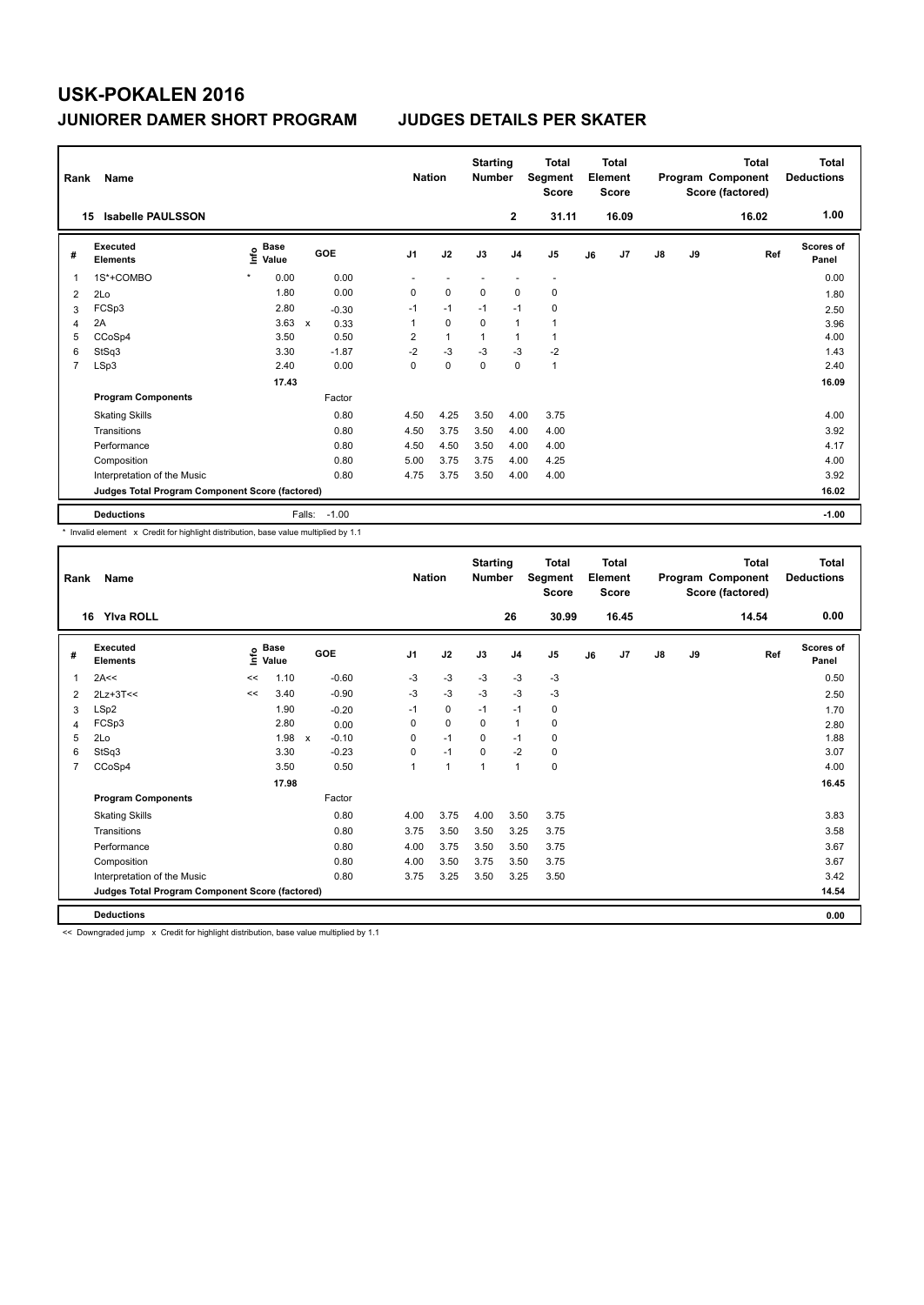| Rank           | Name                                            |         |                 |                           |         |                | <b>Nation</b>  | <b>Starting</b><br><b>Number</b> |                | <b>Total</b><br>Segment<br><b>Score</b> |    | <b>Total</b><br>Element<br><b>Score</b> |               |    | <b>Total</b><br>Program Component<br>Score (factored) | <b>Total</b><br><b>Deductions</b> |
|----------------|-------------------------------------------------|---------|-----------------|---------------------------|---------|----------------|----------------|----------------------------------|----------------|-----------------------------------------|----|-----------------------------------------|---------------|----|-------------------------------------------------------|-----------------------------------|
|                | <b>Tilde FREIHOLTZ</b><br>17                    |         |                 |                           |         |                |                |                                  | 30             | 30.64                                   |    | 15.84                                   |               |    | 15.80                                                 | 1.00                              |
| #              | Executed<br><b>Elements</b>                     | ١nfo    | Base<br>Value   | GOE                       |         | J <sub>1</sub> | J2             | J3                               | J <sub>4</sub> | J <sub>5</sub>                          | J6 | J7                                      | $\mathsf{J}8$ | J9 | Ref                                                   | <b>Scores of</b><br>Panel         |
| 1              | SSp3                                            |         | 2.10            |                           | 0.33    | 0              | $\overline{1}$ | $\mathbf{1}$                     | $\mathbf{1}$   | 0                                       |    |                                         |               |    |                                                       | 2.43                              |
| 2              | 2A<                                             | $\prec$ | 2.30            |                           | $-1.00$ | $-2$           | $-1$           | $-2$                             | $-2$           | $-2$                                    |    |                                         |               |    |                                                       | 1.30                              |
| 3              | 3S<<+COMBO+2T*                                  | $\star$ | 1.30            |                           | $-0.60$ | -3             | $-3$           | $-3$                             | $-3$           | $-3$                                    |    |                                         |               |    |                                                       | 0.70                              |
| 4              | StSq3                                           |         | 3.30            |                           | 0.00    | 0              | $\Omega$       | $\Omega$                         | $\mathbf{1}$   | 0                                       |    |                                         |               |    |                                                       | 3.30                              |
| 5              | FCSp2                                           |         | 2.30            |                           | 0.00    | 0              | $\mathbf 0$    | $\mathbf 0$                      | $\mathbf 0$    | $\mathbf 0$                             |    |                                         |               |    |                                                       | 2.30                              |
| 6              | 2Lo                                             |         | 1.98            | $\boldsymbol{\mathsf{x}}$ | 0.00    | 1              | 0              | 0                                | 0              | 0                                       |    |                                         |               |    |                                                       | 1.98                              |
| $\overline{7}$ | CCoSp4                                          |         | 3.50            |                           | 0.33    | 1              | $\mathbf 0$    | $\overline{1}$                   | $\mathbf{1}$   | $\mathbf 0$                             |    |                                         |               |    |                                                       | 3.83                              |
|                |                                                 |         | 16.78           |                           |         |                |                |                                  |                |                                         |    |                                         |               |    |                                                       | 15.84                             |
|                | <b>Program Components</b>                       |         |                 |                           | Factor  |                |                |                                  |                |                                         |    |                                         |               |    |                                                       |                                   |
|                | <b>Skating Skills</b>                           |         |                 |                           | 0.80    | 4.00           | 4.00           | 4.00                             | 4.25           | 3.75                                    |    |                                         |               |    |                                                       | 4.00                              |
|                | Transitions                                     |         |                 |                           | 0.80    | 3.75           | 3.75           | 3.50                             | 4.25           | 3.50                                    |    |                                         |               |    |                                                       | 3.67                              |
|                | Performance                                     |         |                 |                           | 0.80    | 4.25           | 4.25           | 4.00                             | 4.25           | 3.75                                    |    |                                         |               |    |                                                       | 4.17                              |
|                | Composition                                     |         |                 |                           | 0.80    | 4.25           | 4.00           | 4.00                             | 4.50           | 4.00                                    |    |                                         |               |    |                                                       | 4.08                              |
|                | Interpretation of the Music                     |         |                 |                           | 0.80    | 4.00           | 3.75           | 3.75                             | 4.25           | 3.50                                    |    |                                         |               |    |                                                       | 3.83                              |
|                | Judges Total Program Component Score (factored) |         |                 |                           |         |                |                |                                  |                |                                         |    |                                         |               |    |                                                       | 15.80                             |
|                | <b>Deductions</b>                               |         | Time violation: |                           | $-1.00$ |                |                |                                  |                |                                         |    |                                         |               |    |                                                       | $-1.00$                           |

-<br>< Under-rotated jump << Downgraded jump \* Invalid element x Credit for highlight distribution, base value multiplied by 1.1

| Rank           | Name                                            |         |                                           |              |         |                | <b>Nation</b> | <b>Starting</b><br><b>Number</b> |                | <b>Total</b><br>Segment<br><b>Score</b> |    | <b>Total</b><br>Element<br><b>Score</b> |               |    | <b>Total</b><br>Program Component<br>Score (factored) | <b>Total</b><br><b>Deductions</b> |
|----------------|-------------------------------------------------|---------|-------------------------------------------|--------------|---------|----------------|---------------|----------------------------------|----------------|-----------------------------------------|----|-----------------------------------------|---------------|----|-------------------------------------------------------|-----------------------------------|
|                | Isabella SONNEBLOM<br>18                        |         |                                           |              |         |                |               |                                  | 24             | 30.63                                   |    | 15.97                                   |               |    | 14.66                                                 | 0.00                              |
| #              | Executed<br><b>Elements</b>                     |         | $\frac{e}{E}$ Base<br>$\frac{e}{E}$ Value |              | GOE     | J <sub>1</sub> | J2            | J3                               | J <sub>4</sub> | J <sub>5</sub>                          | J6 | J7                                      | $\mathsf{J}8$ | J9 | Ref                                                   | Scores of<br>Panel                |
| 1              | 2Lo                                             |         | 1.80                                      |              | $-0.10$ | 0              | $-1$          | $-1$                             | 1              | $\mathbf 0$                             |    |                                         |               |    |                                                       | 1.70                              |
| 2              | $3T < +1T$ *                                    | $\star$ | 1.30                                      |              | $-0.60$ | $-3$           | $-3$          | $-3$                             | $-3$           | $-3$                                    |    |                                         |               |    |                                                       | 0.70                              |
| 3              | FCSp2                                           |         | 2.30                                      |              | 0.33    | 1              | $\mathbf 0$   | 0                                | $\mathbf{1}$   | 1                                       |    |                                         |               |    |                                                       | 2.63                              |
| 4              | LSp4                                            |         | 2.70                                      |              | 0.50    | 2              | $\mathbf{1}$  | $\mathbf{1}$                     | $\mathbf{1}$   | 1                                       |    |                                         |               |    |                                                       | 3.20                              |
| 5              | StSq3                                           |         | 3.30                                      |              | 0.00    | $\Omega$       | $\mathbf{1}$  | $\Omega$                         | $\mathbf 0$    | 0                                       |    |                                         |               |    |                                                       | 3.30                              |
| 6              | 2A<<                                            | <<      | 1.21                                      | $\mathbf{x}$ | $-0.60$ | $-3$           | -3            | $-3$                             | $-3$           | $-3$                                    |    |                                         |               |    |                                                       | 0.61                              |
| $\overline{7}$ | CCoSp4                                          |         | 3.50                                      |              | 0.33    | 1              | $\mathbf{1}$  | $\Omega$                         | $\mathbf{1}$   | 0                                       |    |                                         |               |    |                                                       | 3.83                              |
|                |                                                 |         | 16.11                                     |              |         |                |               |                                  |                |                                         |    |                                         |               |    |                                                       | 15.97                             |
|                | <b>Program Components</b>                       |         |                                           |              | Factor  |                |               |                                  |                |                                         |    |                                         |               |    |                                                       |                                   |
|                | <b>Skating Skills</b>                           |         |                                           |              | 0.80    | 3.50           | 4.25          | 3.50                             | 3.75           | 3.75                                    |    |                                         |               |    |                                                       | 3.67                              |
|                | Transitions                                     |         |                                           |              | 0.80    | 3.50           | 4.00          | 3.00                             | 3.50           | 3.75                                    |    |                                         |               |    |                                                       | 3.58                              |
|                | Performance                                     |         |                                           |              | 0.80    | 4.00           | 3.75          | 3.50                             | 3.75           | 4.00                                    |    |                                         |               |    |                                                       | 3.83                              |
|                | Composition                                     |         |                                           |              | 0.80    | 4.00           | 3.75          | 3.25                             | 3.75           | 3.75                                    |    |                                         |               |    |                                                       | 3.75                              |
|                | Interpretation of the Music                     |         |                                           |              | 0.80    | 3.75           | 3.25          | 3.00                             | 3.50           | 3.75                                    |    |                                         |               |    |                                                       | 3.50                              |
|                | Judges Total Program Component Score (factored) |         |                                           |              |         |                |               |                                  |                |                                         |    |                                         |               |    |                                                       | 14.66                             |
|                | <b>Deductions</b>                               |         |                                           |              |         |                |               |                                  |                |                                         |    |                                         |               |    |                                                       | 0.00                              |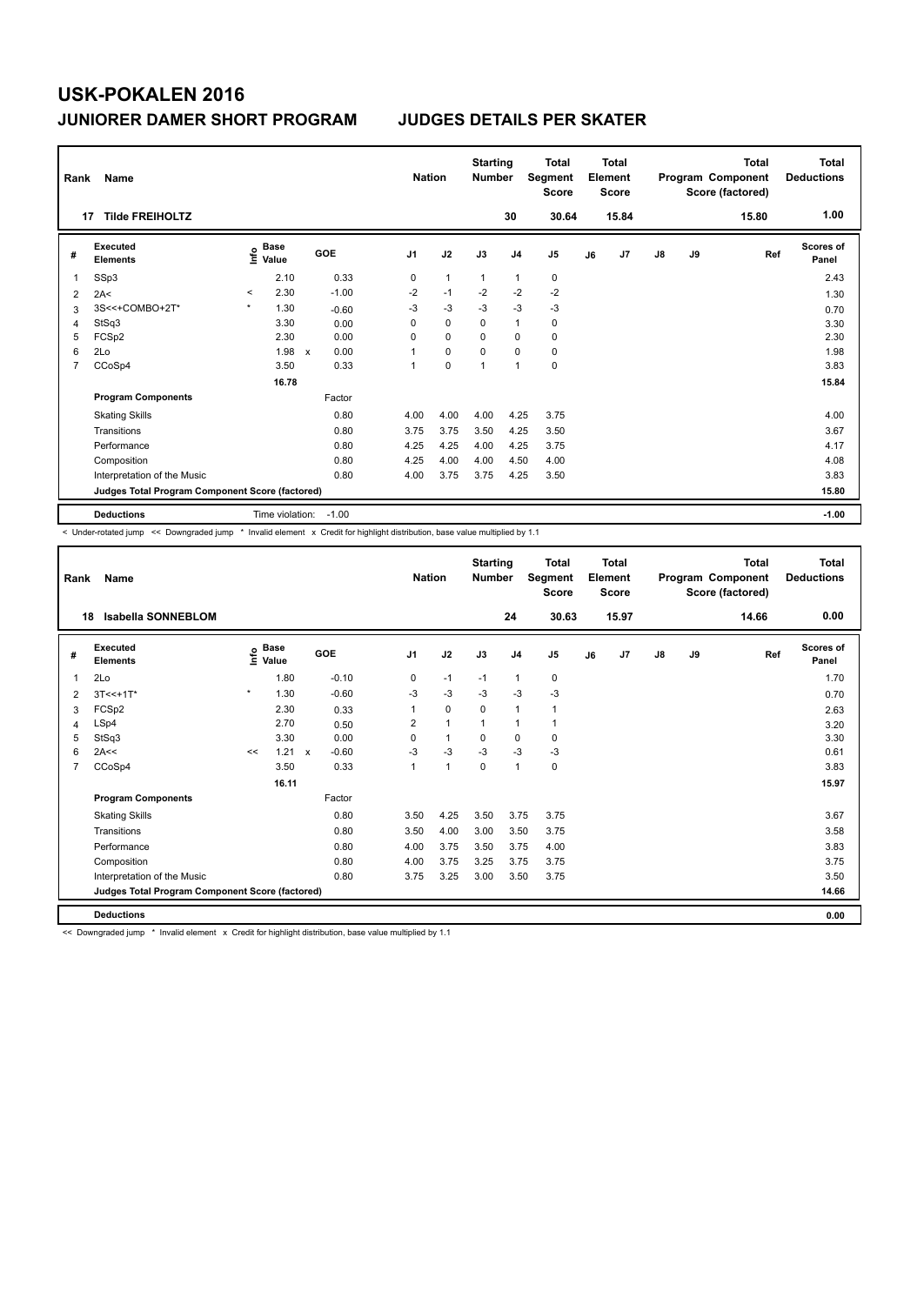| Rank           | Name                                            |         |               |         | <b>Nation</b>  |                | <b>Starting</b><br><b>Number</b> |                | <b>Total</b><br>Segment<br><b>Score</b> |    | <b>Total</b><br>Element<br><b>Score</b> |               |    | <b>Total</b><br>Program Component<br>Score (factored) | <b>Total</b><br><b>Deductions</b> |
|----------------|-------------------------------------------------|---------|---------------|---------|----------------|----------------|----------------------------------|----------------|-----------------------------------------|----|-----------------------------------------|---------------|----|-------------------------------------------------------|-----------------------------------|
|                | <b>Elsa SPENNINGE</b><br>19                     |         |               |         |                |                |                                  | 18             | 30.28                                   |    | 15.14                                   |               |    | 15.14                                                 | 0.00                              |
| #              | Executed<br><b>Elements</b>                     | ١nf٥    | Base<br>Value | GOE     | J <sub>1</sub> | J2             | J3                               | J <sub>4</sub> | J <sub>5</sub>                          | J6 | J7                                      | $\mathsf{J}8$ | J9 | Ref                                                   | <b>Scores of</b><br>Panel         |
| 1              | $3S < +2T$                                      | <<      | 2.60          | $-0.60$ | -3             | $-3$           | -3                               | -3             | -3                                      |    |                                         |               |    |                                                       | 2.00                              |
| 2              | 2A<                                             | $\prec$ | 2.30          | $-1.33$ | $-2$           | $-2$           | $-3$                             | $-3$           | $-3$                                    |    |                                         |               |    |                                                       | 0.97                              |
| 3              | 2Lo                                             |         | 1.80          | 0.00    | 0              | $\mathbf 0$    | $-1$                             | 0              | 0                                       |    |                                         |               |    |                                                       | 1.80                              |
| 4              | FCSpB                                           |         | 1.60          | $-0.60$ | $-1$           | $-2$           | $-3$                             | $-2$           | $-2$                                    |    |                                         |               |    |                                                       | 1.00                              |
| 5              | StSq3                                           |         | 3.30          | 0.50    | $\overline{2}$ | $\mathbf 0$    | $\overline{1}$                   | $\mathbf{1}$   | $\mathbf{1}$                            |    |                                         |               |    |                                                       | 3.80                              |
| 6              | LSp3                                            |         | 2.40          | 0.17    | 1              | $\overline{1}$ | 0                                | $\mathbf 0$    | $\mathbf 0$                             |    |                                         |               |    |                                                       | 2.57                              |
| $\overline{7}$ | CCoSp3                                          |         | 3.00          | 0.00    | 0              | $\overline{1}$ | $\mathbf 0$                      | $\mathbf 0$    | $\mathbf 0$                             |    |                                         |               |    |                                                       | 3.00                              |
|                |                                                 |         | 17.00         |         |                |                |                                  |                |                                         |    |                                         |               |    |                                                       | 15.14                             |
|                | <b>Program Components</b>                       |         |               | Factor  |                |                |                                  |                |                                         |    |                                         |               |    |                                                       |                                   |
|                | <b>Skating Skills</b>                           |         |               | 0.80    | 4.00           | 3.75           | 4.00                             | 4.00           | 4.00                                    |    |                                         |               |    |                                                       | 4.00                              |
|                | Transitions                                     |         |               | 0.80    | 3.75           | 3.50           | 3.50                             | 3.75           | 3.75                                    |    |                                         |               |    |                                                       | 3.67                              |
|                | Performance                                     |         |               | 0.80    | 4.00           | 3.50           | 4.00                             | 3.75           | 3.75                                    |    |                                         |               |    |                                                       | 3.83                              |
|                | Composition                                     |         |               | 0.80    | 4.25           | 3.25           | 3.75                             | 3.75           | 3.75                                    |    |                                         |               |    |                                                       | 3.75                              |
|                | Interpretation of the Music                     |         |               | 0.80    | 4.00           | 3.00           | 3.75                             | 3.75           | 3.50                                    |    |                                         |               |    |                                                       | 3.67                              |
|                | Judges Total Program Component Score (factored) |         |               |         |                |                |                                  |                |                                         |    |                                         |               |    |                                                       | 15.14                             |
|                | <b>Deductions</b>                               |         |               |         |                |                |                                  |                |                                         |    |                                         |               |    |                                                       | 0.00                              |

< Under-rotated jump << Downgraded jump

| Rank           | Name                                            |         |                      |                      |                | <b>Nation</b> | <b>Starting</b><br><b>Number</b> |                | <b>Total</b><br>Segment<br><b>Score</b> |    | Total<br>Element<br><b>Score</b> |               |    | <b>Total</b><br>Program Component<br>Score (factored) | <b>Total</b><br><b>Deductions</b> |
|----------------|-------------------------------------------------|---------|----------------------|----------------------|----------------|---------------|----------------------------------|----------------|-----------------------------------------|----|----------------------------------|---------------|----|-------------------------------------------------------|-----------------------------------|
| 20             | <b>Frida SANDGREN</b>                           |         |                      |                      |                |               |                                  | 23             | 29.98                                   |    | 15.18                            |               |    | 15.80                                                 | 1.00                              |
| #              | Executed<br><b>Elements</b>                     | ١nfo    | <b>Base</b><br>Value | GOE                  | J <sub>1</sub> | J2            | J3                               | J <sub>4</sub> | J <sub>5</sub>                          | J6 | J <sub>7</sub>                   | $\mathsf{J}8$ | J9 | Ref                                                   | Scores of<br>Panel                |
| 1              | $2Lz+2T^*$                                      | $\star$ | 2.10                 | $-0.90$              | $-3$           | $-3$          | $-3$                             | $-3$           | $-3$                                    |    |                                  |               |    |                                                       | 1.20                              |
| 2              | 2A<<                                            | <<      | 1.10                 | $-0.60$              | $-3$           | $-3$          | $-3$                             | $-3$           | $-3$                                    |    |                                  |               |    |                                                       | 0.50                              |
| 3              | LSp3                                            |         | 2.40                 | 0.50                 | 1              | $\mathbf{1}$  | $\mathbf{1}$                     | $\mathbf{1}$   | 0                                       |    |                                  |               |    |                                                       | 2.90                              |
| 4              | 2Lo                                             |         | 1.98                 | $\mathsf{x}$<br>0.20 |                | $\mathbf{1}$  | $\Omega$                         | 0              | 1                                       |    |                                  |               |    |                                                       | 2.18                              |
| 5              | FCSp3                                           |         | 2.80                 | 0.50                 | $\Omega$       | $\mathbf{1}$  | 1                                | $\mathbf{1}$   | 1                                       |    |                                  |               |    |                                                       | 3.30                              |
| 6              | StSq2                                           |         | 2.60                 | $-1.17$              | $-2$           | $-3$          | $-3$                             | $-2$           | $-2$                                    |    |                                  |               |    |                                                       | 1.43                              |
| $\overline{7}$ | CCoSp4                                          |         | 3.50                 | 0.17                 | $\mathbf{1}$   | $\mathbf 0$   | $-1$                             | $\mathbf{1}$   | 0                                       |    |                                  |               |    |                                                       | 3.67                              |
|                |                                                 |         | 16.48                |                      |                |               |                                  |                |                                         |    |                                  |               |    |                                                       | 15.18                             |
|                | <b>Program Components</b>                       |         |                      | Factor               |                |               |                                  |                |                                         |    |                                  |               |    |                                                       |                                   |
|                | <b>Skating Skills</b>                           |         |                      | 0.80                 | 4.00           | 4.00          | 3.75                             | 4.00           | 3.75                                    |    |                                  |               |    |                                                       | 3.92                              |
|                | Transitions                                     |         |                      | 0.80                 | 3.75           | 3.75          | 3.50                             | 4.00           | 4.00                                    |    |                                  |               |    |                                                       | 3.83                              |
|                | Performance                                     |         |                      | 0.80                 | 4.00           | 3.75          | 3.75                             | 4.25           | 4.25                                    |    |                                  |               |    |                                                       | 4.00                              |
|                | Composition                                     |         |                      | 0.80                 | 4.25           | 4.00          | 3.50                             | 4.50           | 4.00                                    |    |                                  |               |    |                                                       | 4.08                              |
|                | Interpretation of the Music                     |         |                      | 0.80                 | 4.25           | 3.50          | 3.25                             | 4.25           | 4.00                                    |    |                                  |               |    |                                                       | 3.92                              |
|                | Judges Total Program Component Score (factored) |         |                      |                      |                |               |                                  |                |                                         |    |                                  |               |    |                                                       | 15.80                             |
|                | <b>Deductions</b>                               |         |                      | Falls:<br>$-1.00$    |                |               |                                  |                |                                         |    |                                  |               |    |                                                       | $-1.00$                           |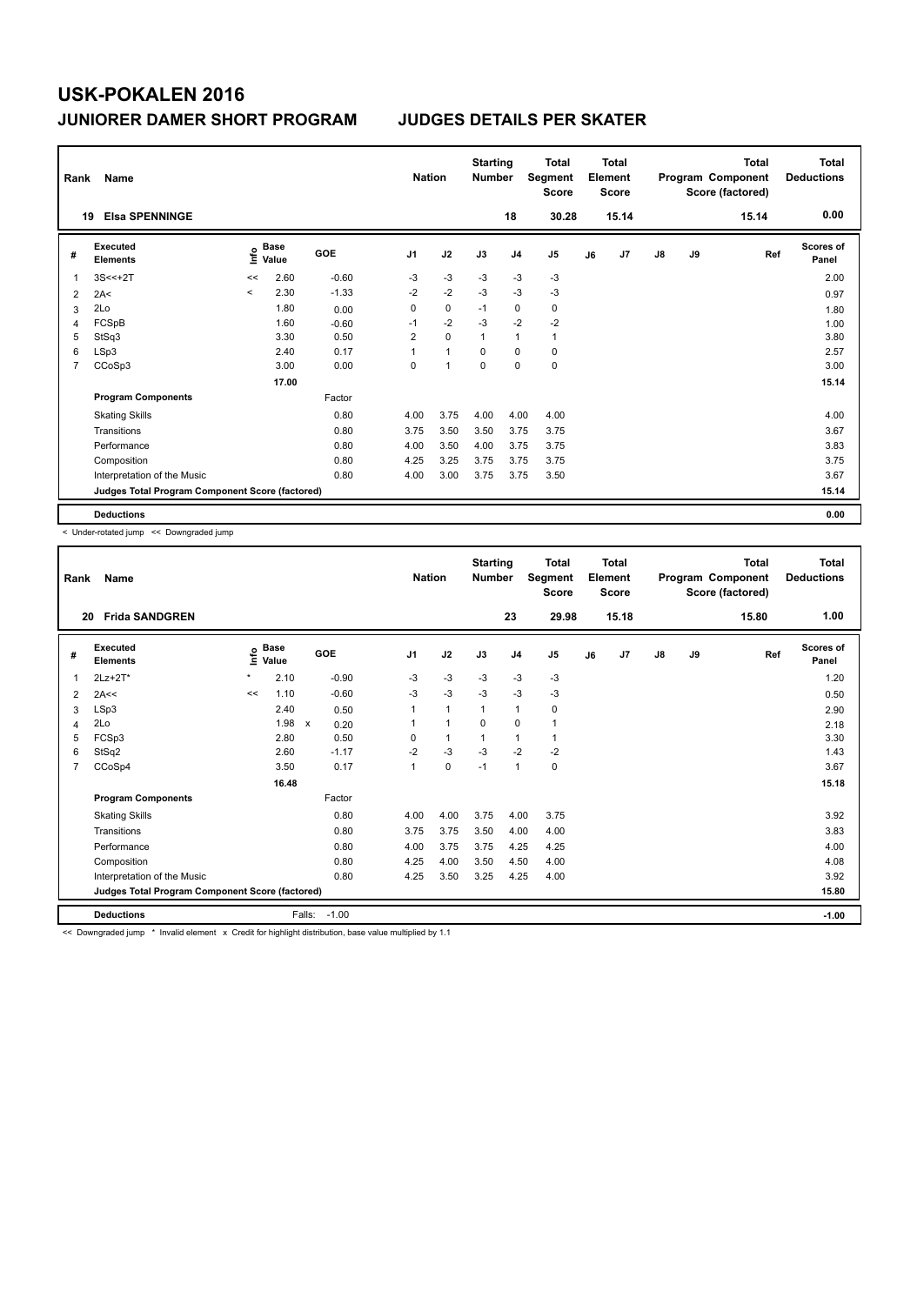| Rank           | Name                                            |         |                      |                           |         |                | <b>Nation</b> | <b>Starting</b><br><b>Number</b> |                | <b>Total</b><br>Segment<br><b>Score</b> |    | <b>Total</b><br>Element<br><b>Score</b> |               |    | <b>Total</b><br>Program Component<br>Score (factored) | <b>Total</b><br><b>Deductions</b> |
|----------------|-------------------------------------------------|---------|----------------------|---------------------------|---------|----------------|---------------|----------------------------------|----------------|-----------------------------------------|----|-----------------------------------------|---------------|----|-------------------------------------------------------|-----------------------------------|
| 21             | Rebecka JOHANSSON                               |         |                      |                           |         |                |               |                                  | 9              | 29.93                                   |    | 15.31                                   |               |    | 15.62                                                 | 1.00                              |
| #              | Executed<br><b>Elements</b>                     | ١nfo    | <b>Base</b><br>Value |                           | GOE     | J <sub>1</sub> | J2            | J3                               | J <sub>4</sub> | J5                                      | J6 | J7                                      | $\mathsf{J}8$ | J9 | Ref                                                   | <b>Scores of</b><br>Panel         |
| 1              | LSp3                                            |         | 2.40                 |                           | 0.33    | 1              | $\mathbf{1}$  | 0                                | $\mathbf 0$    | $\mathbf{1}$                            |    |                                         |               |    |                                                       | 2.73                              |
| 2              | 2A<                                             | $\prec$ | 2.30                 |                           | $-1.50$ | -3             | $-3$          | $-3$                             | $-3$           | $-3$                                    |    |                                         |               |    |                                                       | 0.80                              |
| 3              | 3S<<+COMBO                                      | <<      | 1.30                 |                           | $-0.60$ | $-3$           | $-3$          | $-3$                             | $-3$           | $-3$                                    |    |                                         |               |    |                                                       | 0.70                              |
| 4              | FCSp2                                           |         | 2.30                 |                           | $-0.30$ | $-1$           | $-1$          | $-1$                             | $\mathbf 0$    | $-1$                                    |    |                                         |               |    |                                                       | 2.00                              |
| 5              | StSq3                                           |         | 3.30                 |                           | 0.50    | 1              | $\mathbf{1}$  | $\mathbf{1}$                     | $\overline{1}$ | $\mathbf 0$                             |    |                                         |               |    |                                                       | 3.80                              |
| 6              | 2Lo                                             |         | 1.98                 | $\boldsymbol{\mathsf{x}}$ | 0.00    | 0              | 0             | 0                                | $-1$           | 0                                       |    |                                         |               |    |                                                       | 1.98                              |
| $\overline{7}$ | CCoSp4                                          |         | 3.50                 |                           | $-0.20$ | $-1$           | $-1$          | $-1$                             | $\mathbf{1}$   | $\mathbf 0$                             |    |                                         |               |    |                                                       | 3.30                              |
|                |                                                 |         | 17.08                |                           |         |                |               |                                  |                |                                         |    |                                         |               |    |                                                       | 15.31                             |
|                | <b>Program Components</b>                       |         |                      |                           | Factor  |                |               |                                  |                |                                         |    |                                         |               |    |                                                       |                                   |
|                | <b>Skating Skills</b>                           |         |                      |                           | 0.80    | 4.00           | 4.25          | 3.50                             | 4.25           | 4.00                                    |    |                                         |               |    |                                                       | 4.08                              |
|                | Transitions                                     |         |                      |                           | 0.80    | 3.75           | 3.50          | 3.00                             | 3.75           | 3.75                                    |    |                                         |               |    |                                                       | 3.67                              |
|                | Performance                                     |         |                      |                           | 0.80    | 4.00           | 4.50          | 3.50                             | 4.00           | 3.75                                    |    |                                         |               |    |                                                       | 3.92                              |
|                | Composition                                     |         |                      |                           | 0.80    | 4.00           | 3.75          | 3.25                             | 4.25           | 4.00                                    |    |                                         |               |    |                                                       | 3.92                              |
|                | Interpretation of the Music                     |         |                      |                           | 0.80    | 4.25           | 4.00          | 3.25                             | 4.00           | 3.75                                    |    |                                         |               |    |                                                       | 3.92                              |
|                | Judges Total Program Component Score (factored) |         |                      |                           |         |                |               |                                  |                |                                         |    |                                         |               |    |                                                       | 15.62                             |
|                | <b>Deductions</b>                               |         |                      | Falls:                    | $-1.00$ |                |               |                                  |                |                                         |    |                                         |               |    |                                                       | $-1.00$                           |

-<br>< Under-rotated jump << Downgraded jump x Credit for highlight distribution, base value multiplied by 1.1

| Rank | Name                                            |    |                      |                                   |                | <b>Nation</b> | <b>Starting</b><br><b>Number</b> |                | <b>Total</b><br>Segment<br><b>Score</b> |    | <b>Total</b><br>Element<br><b>Score</b> |               |    | <b>Total</b><br>Program Component<br>Score (factored) | <b>Total</b><br><b>Deductions</b> |
|------|-------------------------------------------------|----|----------------------|-----------------------------------|----------------|---------------|----------------------------------|----------------|-----------------------------------------|----|-----------------------------------------|---------------|----|-------------------------------------------------------|-----------------------------------|
| 22   | <b>Nikki ANDERSSON-MUELLER</b>                  |    |                      |                                   |                |               |                                  | 31             | 28.55                                   |    | 14.25                                   |               |    | 14.30                                                 | 0.00                              |
| #    | Executed<br><b>Elements</b>                     | ۴ů | <b>Base</b><br>Value | GOE                               | J <sub>1</sub> | J2            | J3                               | J <sub>4</sub> | J <sub>5</sub>                          | J6 | J7                                      | $\mathsf{J}8$ | J9 | Ref                                                   | <b>Scores of</b><br>Panel         |
| 1    | 2A<<                                            | << | 1.10                 | $-0.60$                           | $-3$           | $-3$          | $-3$                             | $-3$           | $-3$                                    |    |                                         |               |    |                                                       | 0.50                              |
| 2    | 3S<<+COMBO                                      | << | 1.30                 | $-0.60$                           | $-3$           | $-3$          | $-3$                             | $-3$           | $-3$                                    |    |                                         |               |    |                                                       | 0.70                              |
| 3    | FCSp3                                           |    | 2.80                 | 0.17                              | 0              | $\mathbf{1}$  | 0                                | $\mathbf{1}$   | $-1$                                    |    |                                         |               |    |                                                       | 2.97                              |
| 4    | StSq2                                           |    | 2.60                 | 0.00                              | 1              | $\mathbf 0$   | $\mathbf 0$                      | $\mathbf 0$    | 0                                       |    |                                         |               |    |                                                       | 2.60                              |
| 5    | LSp3                                            |    | 2.40                 | $-0.30$                           | $-1$           | $-1$          | $\Omega$                         | $-1$           | $-1$                                    |    |                                         |               |    |                                                       | 2.10                              |
| 6    | 2Lo                                             |    | 1.98                 | 0.00<br>$\boldsymbol{\mathsf{x}}$ | $\Omega$       | $\mathbf 0$   | $\Omega$                         | $\Omega$       | 0                                       |    |                                         |               |    |                                                       | 1.98                              |
| 7    | CCoSp4                                          |    | 3.50                 | $-0.10$                           | $\Omega$       | $-1$          | $-1$                             | $\Omega$       | 0                                       |    |                                         |               |    |                                                       | 3.40                              |
|      |                                                 |    | 15.68                |                                   |                |               |                                  |                |                                         |    |                                         |               |    |                                                       | 14.25                             |
|      | <b>Program Components</b>                       |    |                      | Factor                            |                |               |                                  |                |                                         |    |                                         |               |    |                                                       |                                   |
|      | <b>Skating Skills</b>                           |    |                      | 0.80                              | 4.00           | 3.75          | 3.75                             | 3.25           | 3.50                                    |    |                                         |               |    |                                                       | 3.67                              |
|      | Transitions                                     |    |                      | 0.80                              | 3.75           | 3.50          | 3.25                             | 3.00           | 3.50                                    |    |                                         |               |    |                                                       | 3.42                              |
|      | Performance                                     |    |                      | 0.80                              | 4.00           | 4.00          | 3.50                             | 3.50           | 3.50                                    |    |                                         |               |    |                                                       | 3.67                              |
|      | Composition                                     |    |                      | 0.80                              | 4.00           | 3.75          | 3.50                             | 3.50           | 3.75                                    |    |                                         |               |    |                                                       | 3.67                              |
|      | Interpretation of the Music                     |    |                      | 0.80                              | 3.75           | 3.50          | 3.25                             | 3.50           | 3.25                                    |    |                                         |               |    |                                                       | 3.42                              |
|      | Judges Total Program Component Score (factored) |    |                      |                                   |                |               |                                  |                |                                         |    |                                         |               |    |                                                       | 14.30                             |
|      | <b>Deductions</b>                               |    |                      |                                   |                |               |                                  |                |                                         |    |                                         |               |    |                                                       | 0.00                              |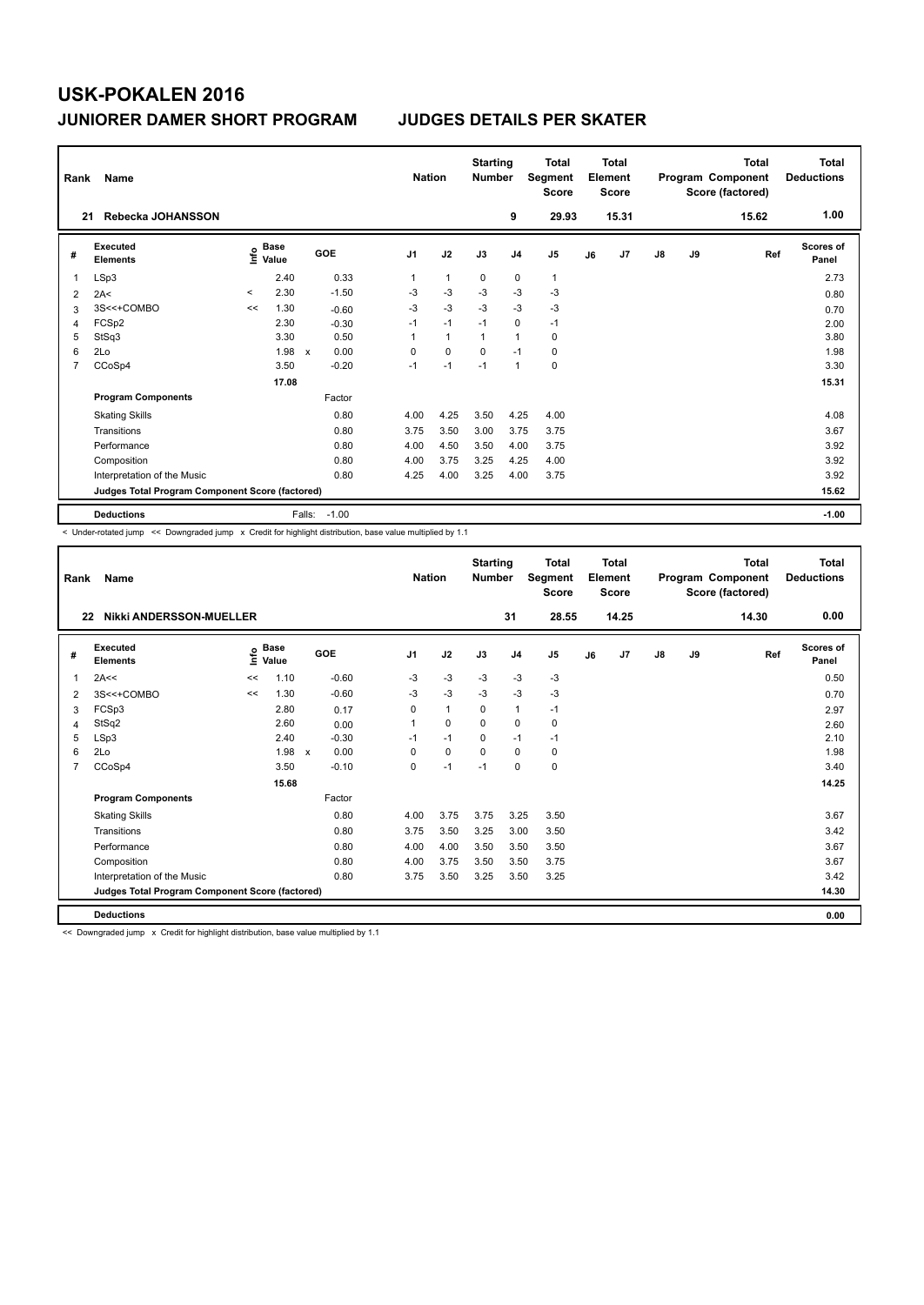| Rank           | Name                                            |                                  |                      | <b>Nation</b>            |              | <b>Starting</b><br><b>Number</b> |                | <b>Total</b><br>Segment<br><b>Score</b> |    | <b>Total</b><br>Element<br><b>Score</b> |               |    | <b>Total</b><br>Program Component<br>Score (factored) | Total<br><b>Deductions</b> |
|----------------|-------------------------------------------------|----------------------------------|----------------------|--------------------------|--------------|----------------------------------|----------------|-----------------------------------------|----|-----------------------------------------|---------------|----|-------------------------------------------------------|----------------------------|
|                | <b>Felicia KILAGÅRD</b><br>23                   |                                  |                      |                          |              |                                  | 3              | 27.74                                   |    | 14.08                                   |               |    | 13.66                                                 | 0.00                       |
| #              | <b>Executed</b><br><b>Elements</b>              | <b>Base</b><br>e Base<br>⊆ Value | GOE                  | J <sub>1</sub>           | J2           | J3                               | J <sub>4</sub> | J <sub>5</sub>                          | J6 | J7                                      | $\mathsf{J}8$ | J9 | Ref                                                   | <b>Scores of</b><br>Panel  |
| 1              | SSp4                                            | 2.50                             | 0.50                 | 1                        | $\mathbf 0$  | $\mathbf{1}$                     | $\mathbf{1}$   | $\mathbf{1}$                            |    |                                         |               |    |                                                       | 3.00                       |
| 2              | 2F+2T*                                          | $\star$<br>1.90                  | $-0.90$              | $-3$                     | $-3$         | $-3$                             | $-3$           | $-3$                                    |    |                                         |               |    |                                                       | 1.00                       |
| 3              | StSq2                                           | 2.60                             | 0.00                 | 0                        | $\mathbf 0$  | 0                                | 0              | 0                                       |    |                                         |               |    |                                                       | 2.60                       |
| 4              | 2Lo                                             | 1.98                             | $\mathsf{x}$<br>0.00 | 0                        | $\mathbf{1}$ | $\Omega$                         | $\mathbf 0$    | $\mathbf 0$                             |    |                                         |               |    |                                                       | 1.98                       |
| 5              | $A^*$                                           | $\star$<br>0.00                  | 0.00<br>$\mathsf{x}$ | $\overline{\phantom{a}}$ |              |                                  |                | $\overline{\phantom{a}}$                |    |                                         |               |    |                                                       | 0.00                       |
| 6              | FCSp2                                           | 2.30                             | $-0.20$              | $-1$                     | 0            | 0                                | $-1$           | $-1$                                    |    |                                         |               |    |                                                       | 2.10                       |
| $\overline{7}$ | CCoSp4                                          | 3.50                             | $-0.10$              | 0                        | $-1$         | $-1$                             | 0              | $\pmb{0}$                               |    |                                         |               |    |                                                       | 3.40                       |
|                |                                                 | 14.78                            |                      |                          |              |                                  |                |                                         |    |                                         |               |    |                                                       | 14.08                      |
|                | <b>Program Components</b>                       |                                  | Factor               |                          |              |                                  |                |                                         |    |                                         |               |    |                                                       |                            |
|                | <b>Skating Skills</b>                           |                                  | 0.80                 | 3.75                     | 3.50         | 3.50                             | 3.25           | 3.50                                    |    |                                         |               |    |                                                       | 3.50                       |
|                | Transitions                                     |                                  | 0.80                 | 3.50                     | 3.25         | 3.00                             | 3.00           | 3.50                                    |    |                                         |               |    |                                                       | 3.25                       |
|                | Performance                                     |                                  | 0.80                 | 3.75                     | 3.75         | 3.50                             | 3.50           | 3.50                                    |    |                                         |               |    |                                                       | 3.58                       |
|                | Composition                                     |                                  | 0.80                 | 4.00                     | 3.50         | 3.25                             | 3.25           | 3.75                                    |    |                                         |               |    |                                                       | 3.50                       |
|                | Interpretation of the Music                     |                                  | 0.80                 | 3.75                     | 3.25         | 2.75                             | 3.00           | 3.50                                    |    |                                         |               |    |                                                       | 3.25                       |
|                | Judges Total Program Component Score (factored) |                                  |                      |                          |              |                                  |                |                                         |    |                                         |               |    |                                                       | 13.66                      |
|                | <b>Deductions</b>                               |                                  |                      |                          |              |                                  |                |                                         |    |                                         |               |    |                                                       | 0.00                       |

\* Invalid element x Credit for highlight distribution, base value multiplied by 1.1

| Rank | Name                                            |    |                                           |         | <b>Nation</b>  |              | <b>Starting</b><br><b>Number</b> |                | <b>Total</b><br>Segment<br><b>Score</b> |    | Total<br>Element<br><b>Score</b> |               |    | Total<br>Program Component<br>Score (factored) | <b>Total</b><br><b>Deductions</b> |
|------|-------------------------------------------------|----|-------------------------------------------|---------|----------------|--------------|----------------------------------|----------------|-----------------------------------------|----|----------------------------------|---------------|----|------------------------------------------------|-----------------------------------|
|      | Filippa BÄCKHED<br>24                           |    |                                           |         |                |              |                                  | 8              | 27.61                                   |    | 14.33                            |               |    | 13.28                                          | 0.00                              |
| #    | Executed<br><b>Elements</b>                     |    | $\frac{e}{E}$ Base<br>$\frac{E}{E}$ Value | GOE     | J <sub>1</sub> | J2           | J3                               | J <sub>4</sub> | J <sub>5</sub>                          | J6 | J7                               | $\mathsf{J}8$ | J9 | Ref                                            | Scores of<br>Panel                |
|      | LSp2                                            |    | 1.90                                      | 0.50    | 1              | $\mathbf{1}$ | 1                                | 1              | $\mathbf{1}$                            |    |                                  |               |    |                                                | 2.40                              |
| 2    | $2Lz+2T^*$                                      |    | 2.10                                      | $-0.90$ | $-3$           | $-3$         | $-3$                             | $-3$           | $-3$                                    |    |                                  |               |    |                                                | 1.20                              |
| 3    | 2A<<                                            | << | 1.10                                      | $-0.60$ | -3             | $-3$         | $-3$                             | $-3$           | $-3$                                    |    |                                  |               |    |                                                | 0.50                              |
| 4    | 2Lo                                             |    | 1.80                                      | $-0.30$ | 0              | $-1$         | $-1$                             | $-1$           | $-1$                                    |    |                                  |               |    |                                                | 1.50                              |
| 5    | StSq2                                           |    | 2.60                                      | $-0.33$ | $\Omega$       | $-1$         | $\Omega$                         | $-1$           | $-1$                                    |    |                                  |               |    |                                                | 2.27                              |
| 6    | FCSp2                                           |    | 2.30                                      | 0.33    | $\Omega$       | $\mathbf{1}$ | $-1$                             | $\mathbf{1}$   | 1                                       |    |                                  |               |    |                                                | 2.63                              |
| 7    | CCoSp4                                          |    | 3.50                                      | 0.33    | 0              | $\mathbf{1}$ | $\mathbf{1}$                     | $\overline{1}$ | 0                                       |    |                                  |               |    |                                                | 3.83                              |
|      |                                                 |    | 15.30                                     |         |                |              |                                  |                |                                         |    |                                  |               |    |                                                | 14.33                             |
|      | <b>Program Components</b>                       |    |                                           | Factor  |                |              |                                  |                |                                         |    |                                  |               |    |                                                |                                   |
|      | <b>Skating Skills</b>                           |    |                                           | 0.80    | 3.75           | 3.25         | 3.50                             | 3.00           | 3.50                                    |    |                                  |               |    |                                                | 3.42                              |
|      | Transitions                                     |    |                                           | 0.80    | 3.50           | 3.00         | 3.00                             | 3.25           | 3.75                                    |    |                                  |               |    |                                                | 3.25                              |
|      | Performance                                     |    |                                           | 0.80    | 3.75           | 3.00         | 3.25                             | 3.25           | 3.50                                    |    |                                  |               |    |                                                | 3.33                              |
|      | Composition                                     |    |                                           | 0.80    | 4.00           | 3.25         | 3.25                             | 3.50           | 3.50                                    |    |                                  |               |    |                                                | 3.42                              |
|      | Interpretation of the Music                     |    |                                           | 0.80    | 3.75           | 3.00         | 3.00                             | 3.25           | 3.25                                    |    |                                  |               |    |                                                | 3.17                              |
|      | Judges Total Program Component Score (factored) |    |                                           |         |                |              |                                  |                |                                         |    |                                  |               |    |                                                | 13.28                             |
|      | <b>Deductions</b>                               |    |                                           |         |                |              |                                  |                |                                         |    |                                  |               |    |                                                | 0.00                              |

<< Downgraded jump \* Invalid element ! Not clear edge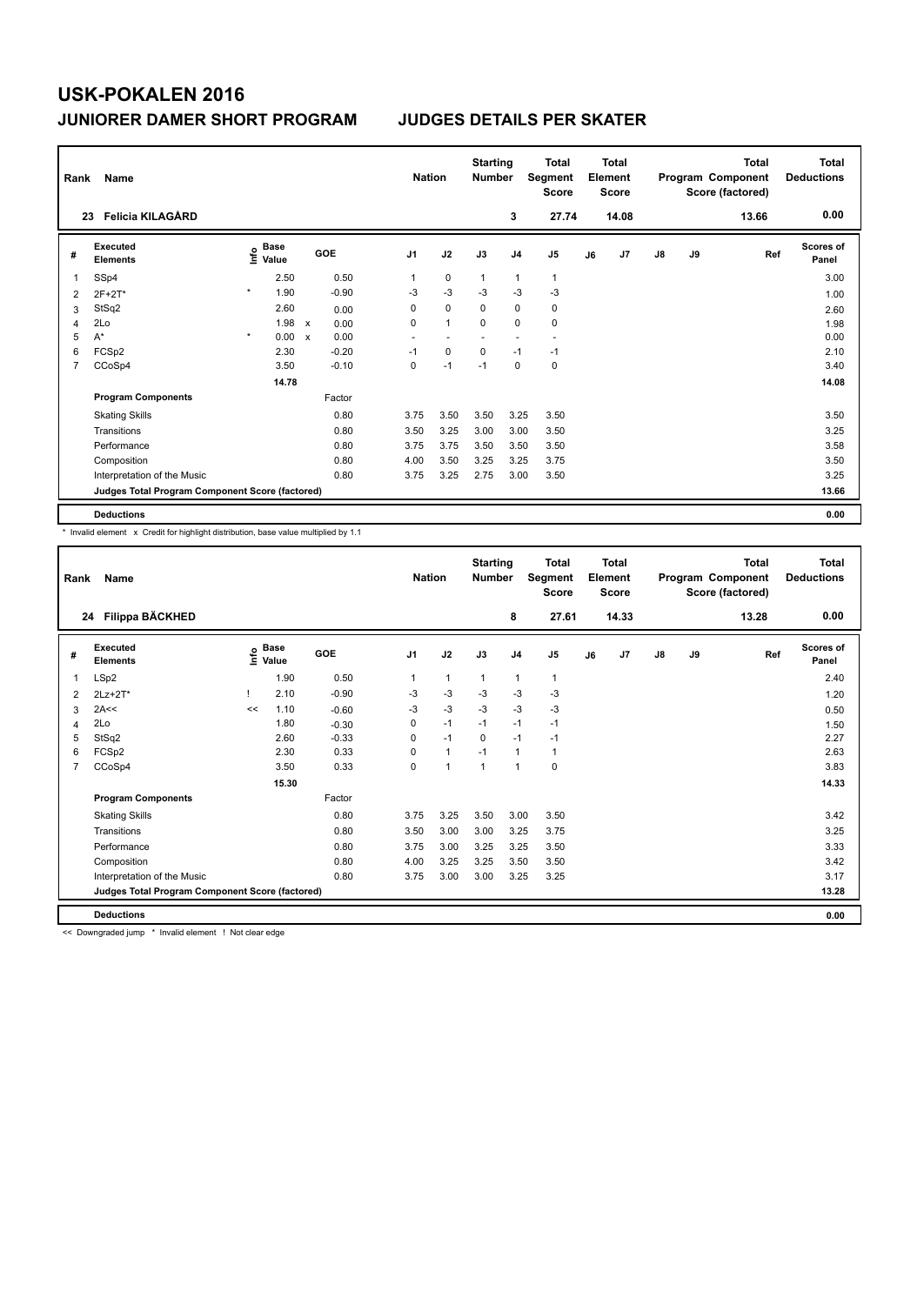| Rank | Name                                            |                          | <b>Nation</b> | <b>Starting</b><br><b>Number</b> |         | <b>Total</b><br>Segment<br><b>Score</b> | <b>Total</b><br>Element<br><b>Score</b> |             |                |              | <b>Total</b><br>Program Component<br>Score (factored) | Total<br><b>Deductions</b> |               |    |       |                    |
|------|-------------------------------------------------|--------------------------|---------------|----------------------------------|---------|-----------------------------------------|-----------------------------------------|-------------|----------------|--------------|-------------------------------------------------------|----------------------------|---------------|----|-------|--------------------|
|      | <b>Molly SAMUELSSON</b><br>25                   |                          |               |                                  |         |                                         |                                         |             | 20             | 27.54        |                                                       | 14.28                      |               |    | 14.26 | 1.00               |
| #    | Executed<br><b>Elements</b>                     | ١nf٥                     | Base<br>Value |                                  | GOE     | J <sub>1</sub>                          | J2                                      | J3          | J <sub>4</sub> | J5           | J6                                                    | J7                         | $\mathsf{J}8$ | J9 | Ref   | Scores of<br>Panel |
| 1    | 2F+2T*                                          | $\star$                  | 1.90          |                                  | $-0.90$ | $-3$                                    | $-3$                                    | $-3$        | $-3$           | $-3$         |                                                       |                            |               |    |       | 1.00               |
| 2    | FCSp2                                           |                          | 2.30          |                                  | $-0.20$ | 0                                       | $-1$                                    | $\mathbf 0$ | $-1$           | $-1$         |                                                       |                            |               |    |       | 2.10               |
| 3    | 2A<                                             | $\overline{\phantom{a}}$ | 2.30          |                                  | $-1.50$ | $-3$                                    | $-3$                                    | $-3$        | $-3$           | $-3$         |                                                       |                            |               |    |       | 0.80               |
| 4    | 2Lo                                             |                          | 1.98          | $\mathsf{x}$                     | $-0.40$ | $-1$                                    | $-2$                                    | $-1$        | $-1$           | $-2$         |                                                       |                            |               |    |       | 1.58               |
| 5    | CCoSp3                                          |                          | 3.00          |                                  | 0.00    | 0                                       | $-1$                                    | $\Omega$    | $\mathbf 0$    | $\mathbf{1}$ |                                                       |                            |               |    |       | 3.00               |
| 6    | StSq2                                           |                          | 2.60          |                                  | 0.00    | 0                                       | $\mathbf 0$                             | $\mathbf 0$ | $\mathbf 0$    | $\pmb{0}$    |                                                       |                            |               |    |       | 2.60               |
| 7    | LSp4                                            |                          | 2.70          |                                  | 0.50    | 1                                       | $\overline{1}$                          | $\mathbf 0$ | $\overline{1}$ | $\mathbf{1}$ |                                                       |                            |               |    |       | 3.20               |
|      |                                                 |                          | 16.78         |                                  |         |                                         |                                         |             |                |              |                                                       |                            |               |    |       | 14.28              |
|      | <b>Program Components</b>                       |                          |               |                                  | Factor  |                                         |                                         |             |                |              |                                                       |                            |               |    |       |                    |
|      | <b>Skating Skills</b>                           |                          |               |                                  | 0.80    | 4.00                                    | 4.00                                    | 3.75        | 3.50           | 3.50         |                                                       |                            |               |    |       | 3.75               |
|      | Transitions                                     |                          |               |                                  | 0.80    | 3.50                                    | 3.50                                    | 3.50        | 3.50           | 3.00         |                                                       |                            |               |    |       | 3.50               |
|      | Performance                                     |                          |               |                                  | 0.80    | 3.75                                    | 3.50                                    | 3.75        | 3.50           | 3.50         |                                                       |                            |               |    |       | 3.58               |
|      | Composition                                     |                          |               |                                  | 0.80    | 3.50                                    | 3.25                                    | 3.75        | 3.50           | 3.75         |                                                       |                            |               |    |       | 3.58               |
|      | Interpretation of the Music                     |                          |               |                                  | 0.80    | 4.00                                    | 3.25                                    | 3.50        | 3.25           | 3.50         |                                                       |                            |               |    |       | 3.42               |
|      | Judges Total Program Component Score (factored) |                          |               |                                  |         |                                         |                                         |             |                |              |                                                       |                            |               |    |       | 14.26              |
|      | <b>Deductions</b>                               |                          |               | Falls:                           | $-1.00$ |                                         |                                         |             |                |              |                                                       |                            |               |    |       | $-1.00$            |

-<br>< Under-rotated jump \* Invalid element x Credit for highlight distribution, base value multiplied by 1.1

| Rank           | Name                                            | <b>Nation</b> |                            | <b>Starting</b><br><b>Number</b>  |                | <b>Total</b><br>Segment<br><b>Score</b> | Total<br>Element<br><b>Score</b> |                |                |    | <b>Total</b><br>Program Component<br>Score (factored) | <b>Total</b><br><b>Deductions</b> |    |       |                    |
|----------------|-------------------------------------------------|---------------|----------------------------|-----------------------------------|----------------|-----------------------------------------|----------------------------------|----------------|----------------|----|-------------------------------------------------------|-----------------------------------|----|-------|--------------------|
| 26             | <b>Moa ANDERSSON</b>                            |               |                            |                                   |                |                                         |                                  | 19             | 27.19          |    | 13.91                                                 |                                   |    | 14.28 | 1.00               |
| #              | Executed<br><b>Elements</b>                     |               | e Base<br>E Value<br>Value | GOE                               | J <sub>1</sub> | J2                                      | J3                               | J <sub>4</sub> | J <sub>5</sub> | J6 | J <sub>7</sub>                                        | $\mathsf{J}8$                     | J9 | Ref   | Scores of<br>Panel |
| 1              | 2A<                                             | $\prec$       | 2.30                       | $-1.50$                           | $-3$           | $-3$                                    | $-3$                             | $-3$           | $-3$           |    |                                                       |                                   |    |       | 0.80               |
| 2              | 3S<<+COMBO                                      | <<            | 1.30                       | $-0.60$                           | $-3$           | $-3$                                    | $-3$                             | $-3$           | $-3$           |    |                                                       |                                   |    |       | 0.70               |
| 3              | CCoSp4                                          |               | 3.50                       | $-0.10$                           | 0              | $\mathbf 0$                             | $-1$                             | $-1$           | 0              |    |                                                       |                                   |    |       | 3.40               |
| 4              | StSq2                                           |               | 2.60                       | $-0.17$                           | 1              | $\mathbf 0$                             | 0                                | $-1$           | $-1$           |    |                                                       |                                   |    |       | 2.43               |
| 5              | 2Lo                                             |               | 1.98                       | 0.00<br>$\boldsymbol{\mathsf{x}}$ | $\Omega$       | $\Omega$                                | $\Omega$                         | $\Omega$       | $-1$           |    |                                                       |                                   |    |       | 1.98               |
| 6              | FCSp2                                           |               | 2.30                       | $-0.10$                           | $-1$           | $\mathbf 0$                             | 0                                | 0              | $-1$           |    |                                                       |                                   |    |       | 2.20               |
| $\overline{7}$ | LSp3                                            |               | 2.40                       | 0.00                              | $\mathbf{1}$   | $\mathbf 0$                             | $\mathbf 0$                      | $\mathbf 0$    | 0              |    |                                                       |                                   |    |       | 2.40               |
|                |                                                 |               | 16.38                      |                                   |                |                                         |                                  |                |                |    |                                                       |                                   |    |       | 13.91              |
|                | <b>Program Components</b>                       |               |                            | Factor                            |                |                                         |                                  |                |                |    |                                                       |                                   |    |       |                    |
|                | <b>Skating Skills</b>                           |               |                            | 0.80                              | 3.75           | 3.75                                    | 3.75                             | 3.50           | 3.50           |    |                                                       |                                   |    |       | 3.67               |
|                | Transitions                                     |               |                            | 0.80                              | 3.50           | 3.75                                    | 3.50                             | 3.25           | 3.25           |    |                                                       |                                   |    |       | 3.42               |
|                | Performance                                     |               |                            | 0.80                              | 3.50           | 3.50                                    | 3.75                             | 3.75           | 3.50           |    |                                                       |                                   |    |       | 3.58               |
|                | Composition                                     |               |                            | 0.80                              | 3.75           | 3.75                                    | 3.75                             | 3.50           | 3.50           |    |                                                       |                                   |    |       | 3.67               |
|                | Interpretation of the Music                     |               |                            | 0.80                              | 3.50           | 3.50                                    | 3.50                             | 3.50           | 3.25           |    |                                                       |                                   |    |       | 3.50               |
|                | Judges Total Program Component Score (factored) |               |                            |                                   |                |                                         |                                  |                |                |    |                                                       |                                   |    |       | 14.28              |
|                | <b>Deductions</b>                               |               |                            | Falls:<br>$-1.00$                 |                |                                         |                                  |                |                |    |                                                       |                                   |    |       | $-1.00$            |

< Under-rotated jump << Downgraded jump x Credit for highlight distribution, base value multiplied by 1.1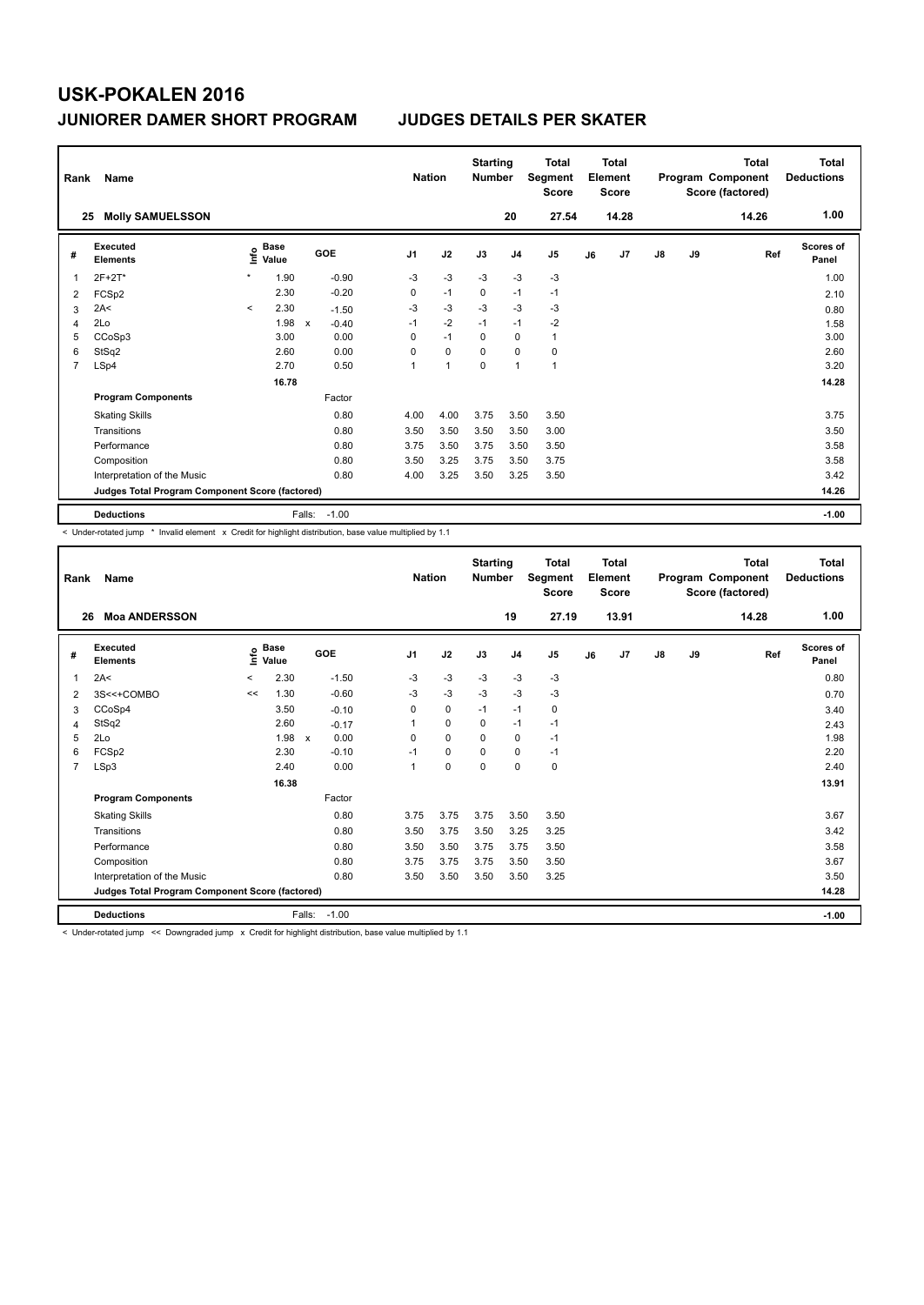| Rank           | Name                                            |      | <b>Nation</b>        |                           |         | <b>Total</b><br>Segment<br><b>Score</b> | Total<br>Element<br><b>Score</b> |              |                |             | <b>Total</b><br>Program Component<br>Score (factored) | <b>Total</b><br><b>Deductions</b> |               |    |       |                           |
|----------------|-------------------------------------------------|------|----------------------|---------------------------|---------|-----------------------------------------|----------------------------------|--------------|----------------|-------------|-------------------------------------------------------|-----------------------------------|---------------|----|-------|---------------------------|
| 27             | Madeleine LUNDÉN                                |      |                      |                           |         |                                         |                                  |              | 12             | 27.08       |                                                       | 13.94                             |               |    | 14.14 | 1.00                      |
| #              | Executed<br><b>Elements</b>                     | ١nf٥ | <b>Base</b><br>Value |                           | GOE     | J <sub>1</sub>                          | J2                               | J3           | J <sub>4</sub> | J5          | J6                                                    | J7                                | $\mathsf{J}8$ | J9 | Ref   | <b>Scores of</b><br>Panel |
| 1              | 2A<<                                            | <<   | 1.10                 |                           | $-0.60$ | $-3$                                    | $-3$                             | $-3$         | $-3$           | $-3$        |                                                       |                                   |               |    |       | 0.50                      |
| 2              | $3S < +2T$                                      | <<   | 2.60                 |                           | $-0.60$ | $-3$                                    | $-3$                             | $-3$         | $-3$           | $-3$        |                                                       |                                   |               |    |       | 2.00                      |
| 3              | CCoSp4                                          |      | 3.50                 |                           | 0.33    | 1                                       | $\mathbf 0$                      | $\mathbf{1}$ | $\mathbf{1}$   | $\mathbf 0$ |                                                       |                                   |               |    |       | 3.83                      |
| 4              | 2Lo                                             |      | 1.98                 | $\boldsymbol{\mathsf{x}}$ | $-0.70$ | $-2$                                    | $-2$                             | $-2$         | $-3$           | $-3$        |                                                       |                                   |               |    |       | 1.28                      |
| 5              | StSq2                                           |      | 2.60                 |                           | $-0.17$ | 0                                       | $\mathbf{1}$                     | $\mathbf 0$  | $-1$           | $-1$        |                                                       |                                   |               |    |       | 2.43                      |
| 6              | FCSp2                                           |      | 2.30                 |                           | $-0.30$ | $-1$                                    | $-1$                             | $-1$         | $-1$           | $-1$        |                                                       |                                   |               |    |       | 2.00                      |
| $\overline{7}$ | LSp2                                            |      | 1.90                 |                           | 0.00    | 1                                       | 0                                | 0            | 0              | 0           |                                                       |                                   |               |    |       | 1.90                      |
|                |                                                 |      | 15.98                |                           |         |                                         |                                  |              |                |             |                                                       |                                   |               |    |       | 13.94                     |
|                | <b>Program Components</b>                       |      |                      |                           | Factor  |                                         |                                  |              |                |             |                                                       |                                   |               |    |       |                           |
|                | <b>Skating Skills</b>                           |      |                      |                           | 0.80    | 3.50                                    | 3.75                             | 3.75         | 3.75           | 3.50        |                                                       |                                   |               |    |       | 3.67                      |
|                | Transitions                                     |      |                      |                           | 0.80    | 3.25                                    | 3.50                             | 3.25         | 3.25           | 3.00        |                                                       |                                   |               |    |       | 3.25                      |
|                | Performance                                     |      |                      |                           | 0.80    | 3.50                                    | 4.00                             | 3.75         | 3.75           | 3.25        |                                                       |                                   |               |    |       | 3.67                      |
|                | Composition                                     |      |                      |                           | 0.80    | 3.50                                    | 4.00                             | 3.75         | 3.50           | 3.25        |                                                       |                                   |               |    |       | 3.58                      |
|                | Interpretation of the Music                     |      |                      |                           | 0.80    | 3.50                                    | 3.75                             | 3.50         | 3.50           | 3.00        |                                                       |                                   |               |    |       | 3.50                      |
|                | Judges Total Program Component Score (factored) |      |                      |                           |         |                                         |                                  |              |                |             |                                                       |                                   |               |    |       | 14.14                     |
|                | <b>Deductions</b>                               |      |                      | Falls:                    | $-1.00$ |                                         |                                  |              |                |             |                                                       |                                   |               |    |       | $-1.00$                   |

<< Downgraded jump x Credit for highlight distribution, base value multiplied by 1.1

| Rank           | Name                                            |         | <b>Nation</b>              | <b>Starting</b><br><b>Number</b>  |                | <b>Total</b><br>Segment<br><b>Score</b> | Total<br>Element<br><b>Score</b> |                |                |    | <b>Total</b><br>Program Component<br>Score (factored) | <b>Total</b><br><b>Deductions</b> |    |       |                    |
|----------------|-------------------------------------------------|---------|----------------------------|-----------------------------------|----------------|-----------------------------------------|----------------------------------|----------------|----------------|----|-------------------------------------------------------|-----------------------------------|----|-------|--------------------|
| 28             | <b>Klara LINDEVRET</b>                          |         |                            |                                   |                |                                         |                                  | 6              | 26.45          |    | 13.41                                                 |                                   |    | 14.04 | 1.00               |
| #              | Executed<br><b>Elements</b>                     |         | e Base<br>E Value<br>Value | <b>GOE</b>                        | J <sub>1</sub> | J2                                      | J3                               | J <sub>4</sub> | J <sub>5</sub> | J6 | J <sub>7</sub>                                        | $\mathsf{J}8$                     | J9 | Ref   | Scores of<br>Panel |
|                | 2A<<                                            | <<      | 1.10                       | $-0.60$                           | $-3$           | $-3$                                    | $-3$                             | $-3$           | $-3$           |    |                                                       |                                   |    |       | 0.50               |
| 2              | $2Lz+2T<<$                                      | $\star$ | 2.10                       | $-0.90$                           | $-3$           | $-3$                                    | $-3$                             | $-3$           | $-3$           |    |                                                       |                                   |    |       | 1.20               |
| 3              | FCSp2                                           |         | 2.30                       | $-0.20$                           | $-1$           | 0                                       | $\Omega$                         | $-1$           | $-1$           |    |                                                       |                                   |    |       | 2.10               |
| 4              | LSp2                                            |         | 1.90                       | 0.00                              | 0              | $-1$                                    | $\Omega$                         | $\mathbf 0$    | 0              |    |                                                       |                                   |    |       | 1.90               |
| 5              | StSq2                                           |         | 2.60                       | $-0.17$                           | 1              | $-1$                                    | 0                                | $-1$           | 0              |    |                                                       |                                   |    |       | 2.43               |
| 6              | 2Lo                                             |         | 1.98                       | 0.00<br>$\boldsymbol{\mathsf{x}}$ | 0              | 0                                       | $\Omega$                         | $\mathbf 0$    | 0              |    |                                                       |                                   |    |       | 1.98               |
| $\overline{7}$ | CCoSp4                                          |         | 3.50                       | $-0.20$                           | 0              | $-1$                                    | $-1$                             | $-1$           | 0              |    |                                                       |                                   |    |       | 3.30               |
|                |                                                 |         | 15.48                      |                                   |                |                                         |                                  |                |                |    |                                                       |                                   |    |       | 13.41              |
|                | <b>Program Components</b>                       |         |                            | Factor                            |                |                                         |                                  |                |                |    |                                                       |                                   |    |       |                    |
|                | <b>Skating Skills</b>                           |         |                            | 0.80                              | 3.75           | 3.25                                    | 3.75                             | 3.50           | 3.50           |    |                                                       |                                   |    |       | 3.58               |
|                | Transitions                                     |         |                            | 0.80                              | 3.50           | 3.00                                    | 3.25                             | 3.25           | 3.75           |    |                                                       |                                   |    |       | 3.33               |
|                | Performance                                     |         |                            | 0.80                              | 3.75           | 3.50                                    | 3.50                             | 3.25           | 3.75           |    |                                                       |                                   |    |       | 3.58               |
|                | Composition                                     |         |                            | 0.80                              | 4.00           | 3.75                                    | 3.50                             | 3.50           | 3.50           |    |                                                       |                                   |    |       | 3.58               |
|                | Interpretation of the Music                     |         |                            | 0.80                              | 3.75           | 3.50                                    | 3.50                             | 3.25           | 3.50           |    |                                                       |                                   |    |       | 3.50               |
|                | Judges Total Program Component Score (factored) |         |                            |                                   |                |                                         |                                  |                |                |    |                                                       |                                   |    |       | 14.04              |
|                | <b>Deductions</b><br>$\cdots$                   |         |                            | Falls:<br>$-1.00$                 | .              |                                         |                                  |                |                |    |                                                       |                                   |    |       | $-1.00$            |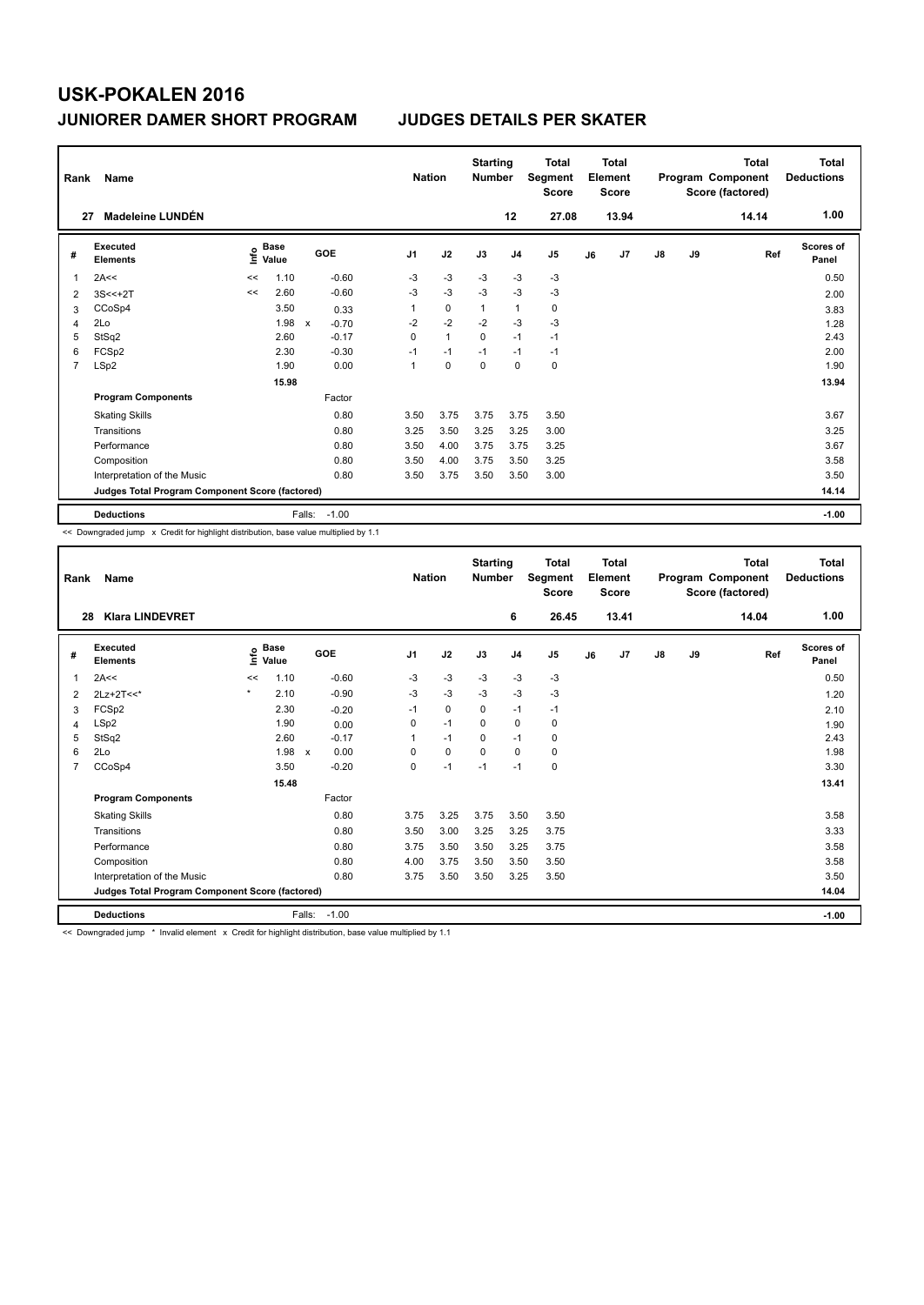| Rank           | Name                                            |         | <b>Nation</b>                    | <b>Starting</b><br><b>Number</b> |            | Total<br>Segment<br><b>Score</b> | Total<br>Element<br><b>Score</b> |                          | Program Component |                          | <b>Total</b><br>Score (factored) | <b>Total</b><br><b>Deductions</b> |               |    |       |                    |
|----------------|-------------------------------------------------|---------|----------------------------------|----------------------------------|------------|----------------------------------|----------------------------------|--------------------------|-------------------|--------------------------|----------------------------------|-----------------------------------|---------------|----|-------|--------------------|
|                | <b>Ildi ADOK</b><br>29                          |         |                                  |                                  |            |                                  |                                  |                          | 5                 | 26.31                    |                                  | 11.83                             |               |    | 14.48 | 0.00               |
| #              | <b>Executed</b><br><b>Elements</b>              |         | <b>Base</b><br>e Base<br>⊆ Value |                                  | <b>GOE</b> | J <sub>1</sub>                   | J2                               | J3                       | J <sub>4</sub>    | J5                       | J6                               | J <sub>7</sub>                    | $\mathsf{J}8$ | J9 | Ref   | Scores of<br>Panel |
| 1              | LSp4                                            |         | 2.70                             |                                  | 0.50       | 2                                | $\mathbf{1}$                     | $\overline{1}$           | $\overline{1}$    | $\mathbf{1}$             |                                  |                                   |               |    |       | 3.20               |
| 2              | 2S+COMBO                                        |         | 1.30                             |                                  | $-0.60$    | $-3$                             | $-3$                             | $-3$                     | $-3$              | $-3$                     |                                  |                                   |               |    |       | 0.70               |
| 3              | $1A^*$                                          | $\star$ | 0.00                             |                                  | 0.00       | $\overline{\phantom{a}}$         | $\overline{\phantom{a}}$         | $\overline{\phantom{a}}$ | ٠                 | $\overline{a}$           |                                  |                                   |               |    |       | 0.00               |
| 4              | FCSp2                                           |         | 2.30                             |                                  | $-0.20$    | 0                                | $-1$                             | $\mathbf 0$              | $-1$              | $-1$                     |                                  |                                   |               |    |       | 2.10               |
| 5              | $1Lo*$                                          | $\star$ | 0.00                             | $\mathbf x$                      | 0.00       | $\overline{\phantom{a}}$         | $\overline{\phantom{a}}$         |                          |                   | $\overline{\phantom{a}}$ |                                  |                                   |               |    |       | 0.00               |
| 6              | StSq3                                           |         | 3.30                             |                                  | 0.33       | 1                                | $\mathbf 0$                      | 1                        | $\mathbf 0$       | $\mathbf{1}$             |                                  |                                   |               |    |       | 3.63               |
| $\overline{7}$ | CCoSp3V                                         |         | 2.50                             |                                  | $-0.30$    | 0                                | $-1$                             | $-1$                     | $-1$              | $-1$                     |                                  |                                   |               |    |       | 2.20               |
|                |                                                 |         | 12.10                            |                                  |            |                                  |                                  |                          |                   |                          |                                  |                                   |               |    |       | 11.83              |
|                | <b>Program Components</b>                       |         |                                  |                                  | Factor     |                                  |                                  |                          |                   |                          |                                  |                                   |               |    |       |                    |
|                | <b>Skating Skills</b>                           |         |                                  |                                  | 0.80       | 4.00                             | 3.75                             | 3.50                     | 3.75              | 4.00                     |                                  |                                   |               |    |       | 3.83               |
|                | Transitions                                     |         |                                  |                                  | 0.80       | 3.50                             | 3.25                             | 3.00                     | 3.50              | 4.00                     |                                  |                                   |               |    |       | 3.42               |
|                | Performance                                     |         |                                  |                                  | 0.80       | 3.50                             | 3.50                             | 3.00                     | 3.50              | 3.75                     |                                  |                                   |               |    |       | 3.50               |
|                | Composition                                     |         |                                  |                                  | 0.80       | 4.00                             | 3.50                             | 3.50                     | 3.50              | 4.25                     |                                  |                                   |               |    |       | 3.67               |
|                | Interpretation of the Music                     |         |                                  |                                  | 0.80       | 3.75                             | 3.75                             | 3.50                     | 3.50              | 4.25                     |                                  |                                   |               |    |       | 3.67               |
|                | Judges Total Program Component Score (factored) |         |                                  |                                  |            |                                  |                                  |                          |                   |                          |                                  |                                   |               |    |       | 14.48              |
|                | <b>Deductions</b>                               |         |                                  |                                  |            |                                  |                                  |                          |                   |                          |                                  |                                   |               |    |       | 0.00               |

\* Invalid element x Credit for highlight distribution, base value multiplied by 1.1

| Rank                    | Name                                            |    | <b>Nation</b>                             |                           |         | <b>Starting</b><br><b>Number</b> | <b>Total</b><br>Segment<br><b>Score</b> | <b>Total</b><br>Element<br><b>Score</b> |             |                |                | <b>Total</b><br>Program Component<br>Score (factored) | <b>Total</b><br><b>Deductions</b> |               |    |       |                           |
|-------------------------|-------------------------------------------------|----|-------------------------------------------|---------------------------|---------|----------------------------------|-----------------------------------------|-----------------------------------------|-------------|----------------|----------------|-------------------------------------------------------|-----------------------------------|---------------|----|-------|---------------------------|
| 30                      | <b>Ofelia EILERTZ</b>                           |    |                                           |                           |         |                                  |                                         |                                         |             | 14             | 25.33          |                                                       | 12.67                             |               |    | 13.66 | 1.00                      |
| #                       | Executed<br><b>Elements</b>                     |    | $\frac{e}{E}$ Base<br>$\frac{E}{E}$ Value |                           | GOE     | J <sub>1</sub>                   |                                         | J2                                      | J3          | J <sub>4</sub> | J <sub>5</sub> | J6                                                    | J <sub>7</sub>                    | $\mathsf{J}8$ | J9 | Ref   | <b>Scores of</b><br>Panel |
|                         | StSq3                                           |    | 3.30                                      |                           | 0.17    | $\mathbf{1}$                     |                                         | $\mathbf{1}$                            | $\mathbf 0$ | $\mathbf 0$    | 0              |                                                       |                                   |               |    |       | 3.47                      |
| 2                       | CCoSp3                                          |    | 3.00                                      |                           | $-0.50$ | 0                                |                                         | $-1$                                    | $-2$        | $-2$           | $-2$           |                                                       |                                   |               |    |       | 2.50                      |
| 3                       | 2A<<                                            | << | 1.21                                      | $\boldsymbol{\mathsf{x}}$ | $-0.60$ | $-3$                             |                                         | $-3$                                    | $-3$        | $-3$           | $-3$           |                                                       |                                   |               |    |       | 0.61                      |
| $\overline{\mathbf{A}}$ | 2Lz+COMBO                                       |    | 2.31                                      | $\boldsymbol{\mathsf{x}}$ | $-0.90$ | $-3$                             |                                         | $-3$                                    | $-3$        | $-3$           | $-3$           |                                                       |                                   |               |    |       | 1.41                      |
| 5                       | FCSp1                                           |    | 1.90                                      |                           | $-0.60$ | $-2$                             |                                         | $-1$                                    | $-2$        | $-2$           | $-3$           |                                                       |                                   |               |    |       | 1.30                      |
| 6                       | 2Lo                                             |    | 1.98                                      | $\boldsymbol{\mathsf{x}}$ | $-0.20$ | 1                                |                                         | $-1$                                    | $-1$        | $-1$           | 0              |                                                       |                                   |               |    |       | 1.78                      |
| $\overline{7}$          | SSp2                                            |    | 1.60                                      |                           | 0.00    | 0                                |                                         | $\mathbf 0$                             | $\mathbf 0$ | $\mathbf 0$    | $\mathbf{1}$   |                                                       |                                   |               |    |       | 1.60                      |
|                         |                                                 |    | 15.30                                     |                           |         |                                  |                                         |                                         |             |                |                |                                                       |                                   |               |    |       | 12.67                     |
|                         | <b>Program Components</b>                       |    |                                           |                           | Factor  |                                  |                                         |                                         |             |                |                |                                                       |                                   |               |    |       |                           |
|                         | <b>Skating Skills</b>                           |    |                                           |                           | 0.80    | 3.50                             |                                         | 3.75                                    | 3.50        | 3.50           | 3.50           |                                                       |                                   |               |    |       | 3.50                      |
|                         | Transitions                                     |    |                                           |                           | 0.80    | 3.25                             |                                         | 3.75                                    | 3.00        | 3.25           | 3.50           |                                                       |                                   |               |    |       | 3.33                      |
|                         | Performance                                     |    |                                           |                           | 0.80    | 3.50                             |                                         | 3.75                                    | 3.25        | 3.50           | 3.25           |                                                       |                                   |               |    |       | 3.42                      |
|                         | Composition                                     |    |                                           |                           | 0.80    | 3.50                             |                                         | 4.00                                    | 3.25        | 3.75           | 3.50           |                                                       |                                   |               |    |       | 3.58                      |
|                         | Interpretation of the Music                     |    |                                           |                           | 0.80    | 3.25                             |                                         | 3.50                                    | 3.00        | 3.25           | 3.25           |                                                       |                                   |               |    |       | 3.25                      |
|                         | Judges Total Program Component Score (factored) |    |                                           |                           |         |                                  |                                         |                                         |             |                |                |                                                       |                                   |               |    |       | 13.66                     |
|                         | <b>Deductions</b>                               |    |                                           | Falls:                    | $-1.00$ |                                  |                                         |                                         |             |                |                |                                                       |                                   |               |    |       | $-1.00$                   |